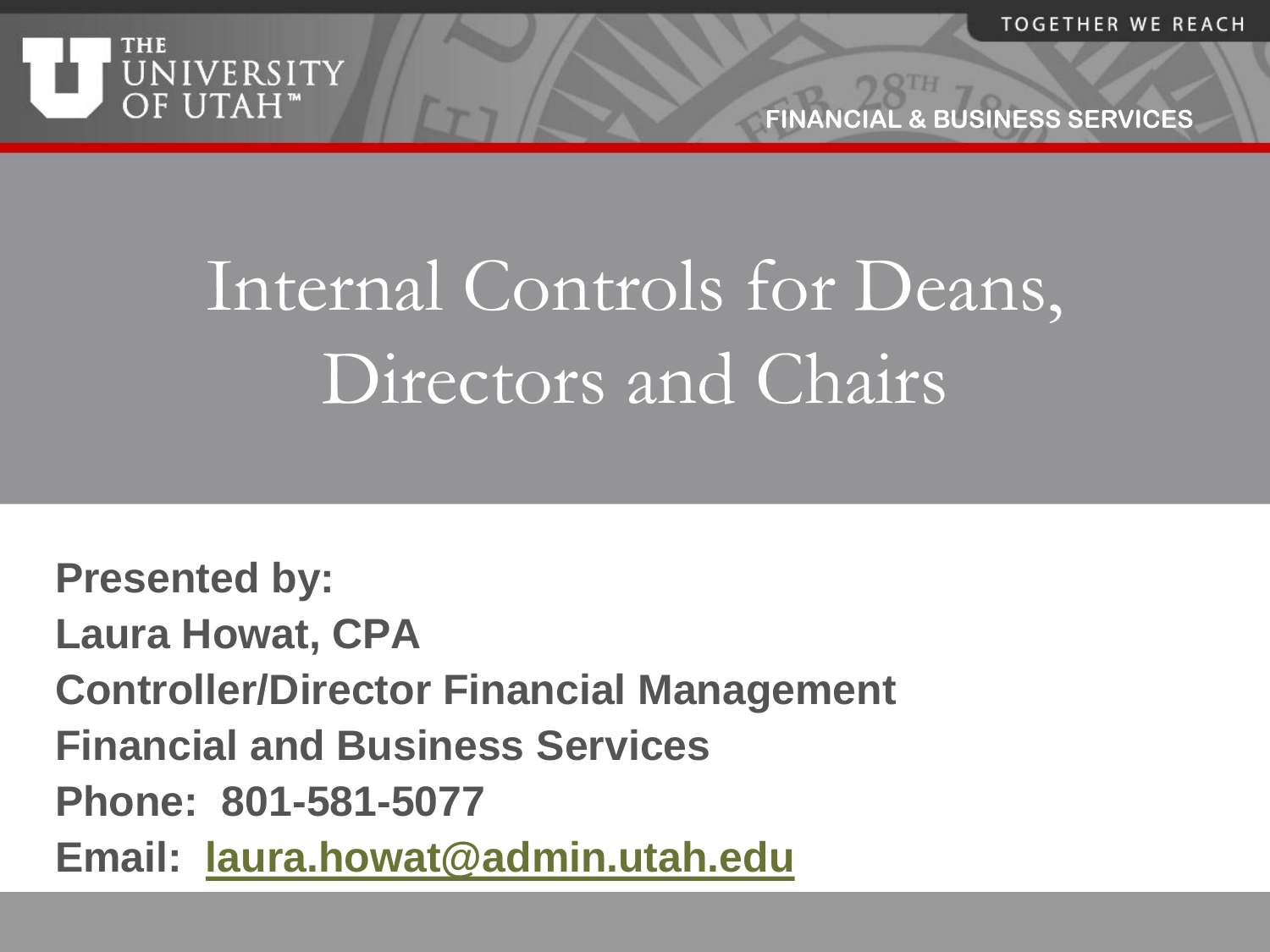

# **Agenda**

- Introduction to Internal Controls
- Responsibilities
- What can go wrong
- Cost/Benefit
- Internal Control examples
- Internal Control tools
- Statistics
- Other training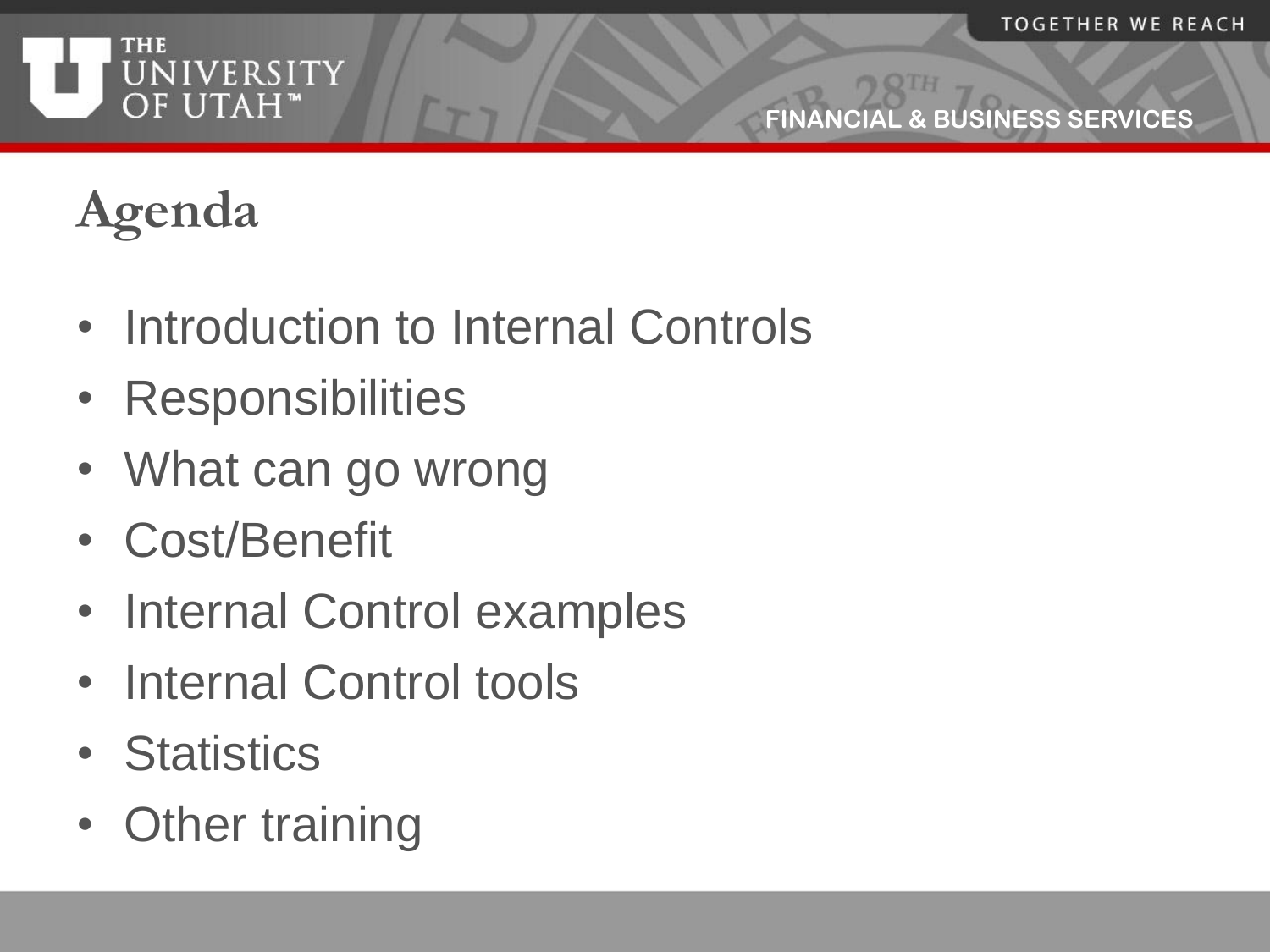

#### **What are Internal Controls?**

Internal Controls are a process, affected by an organization's board of directors, management and other personnel, designed to provide **reasonable** assurance regarding the achievement of objectives.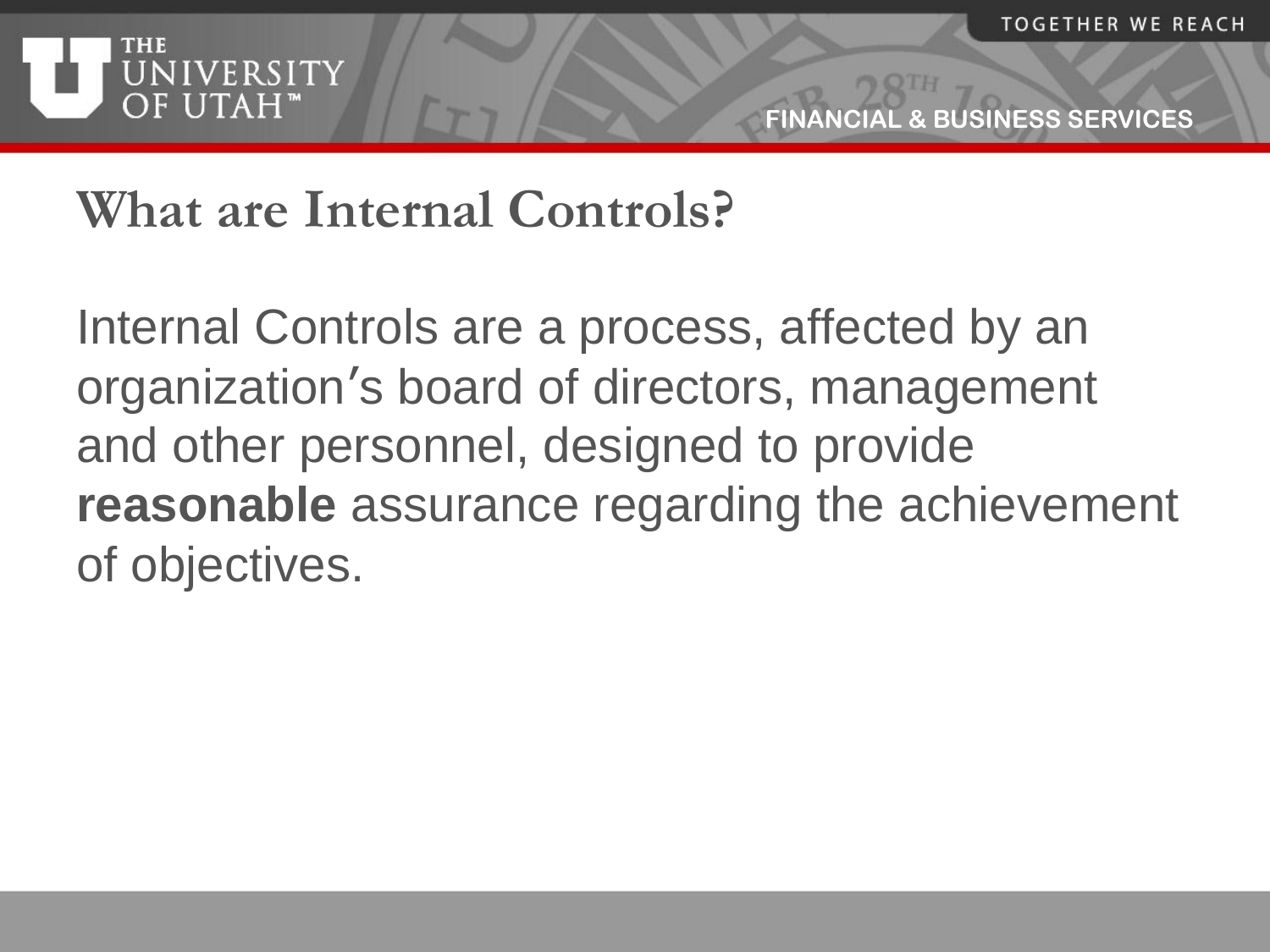

#### **What are Internal Controls?**

Internal control objectives:

- Effectiveness and efficiency of operations
- Reliability of financial reporting
- Compliance with applicable laws and regulations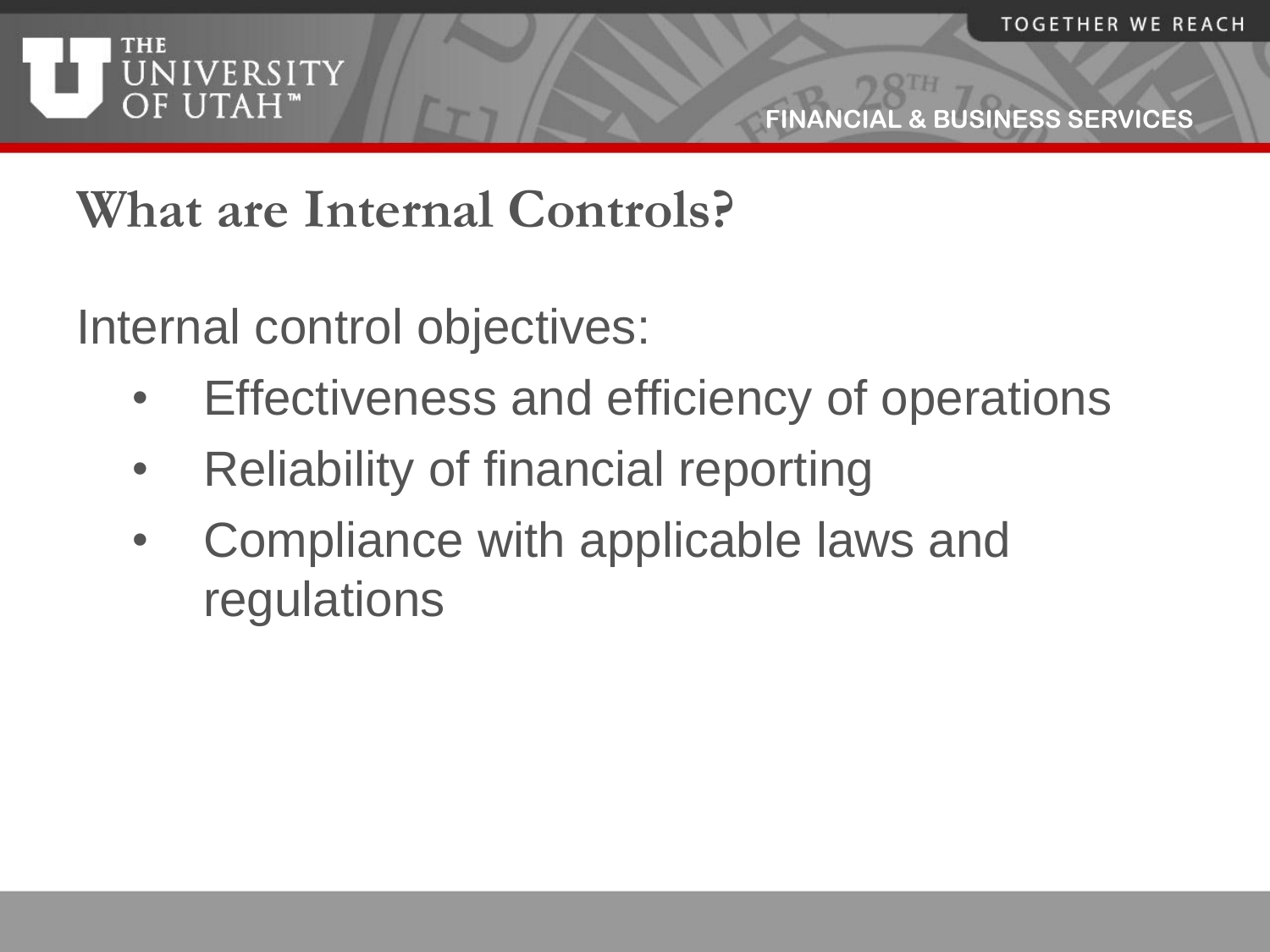

#### **Internal Controls at U**

- University is \$2.5 billion enterprise
- 31,000 students
- 23,000 employees
- 27,000 Hospital and Clinics admissions
- 970,000 outpatient visits
- Over 300 organizational units (colleges, departments, divisions, etc.)
- Over 2,000 account executives and principal investigators
- Updated 2011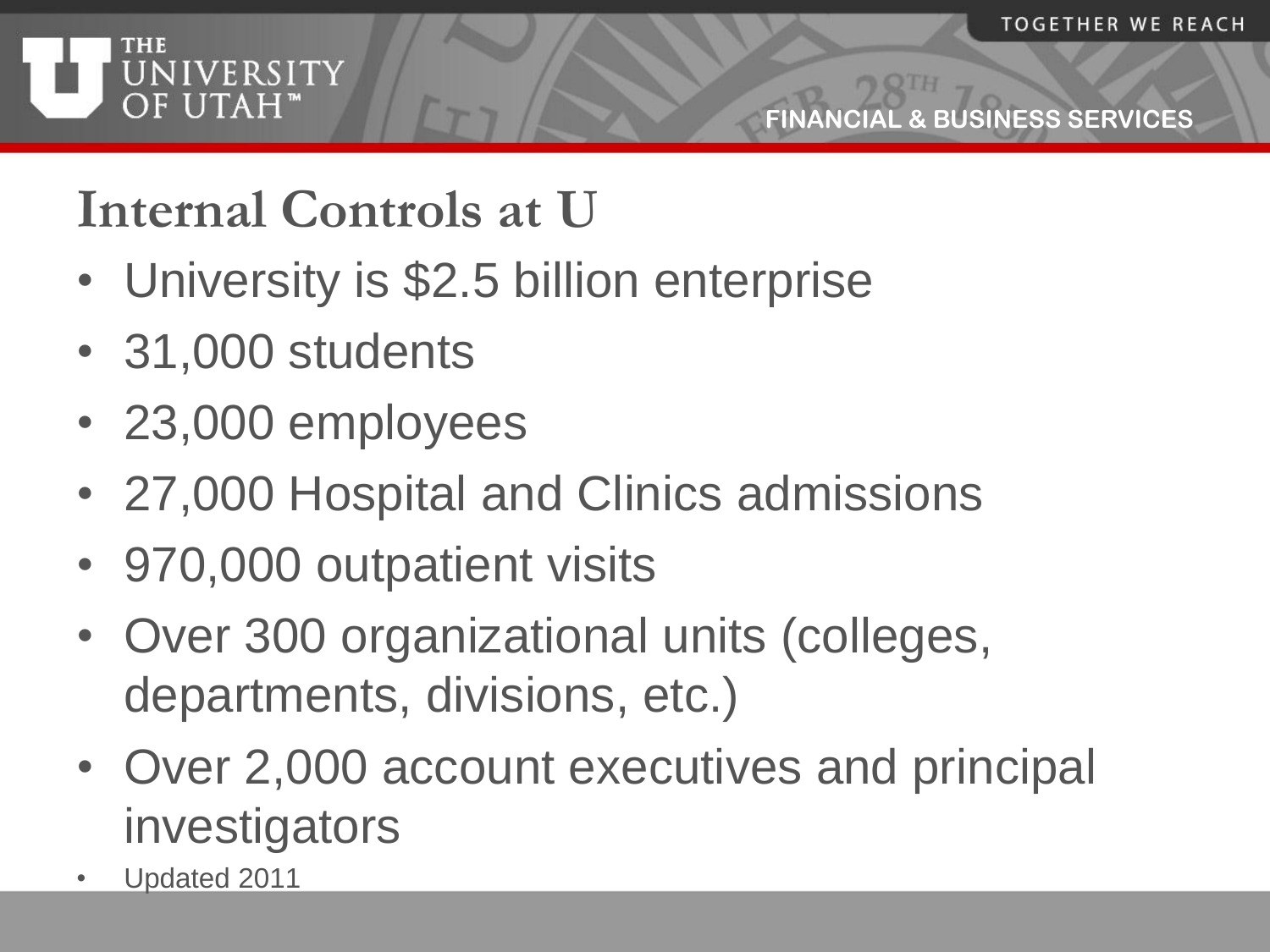

#### **Internal Controls at U**

- Maintaining good accountability and control in such a large, diverse, decentralized, organization is complex and challenging
- U of Utah takes responsibility of internal controls seriously and devotes major effort to accomplish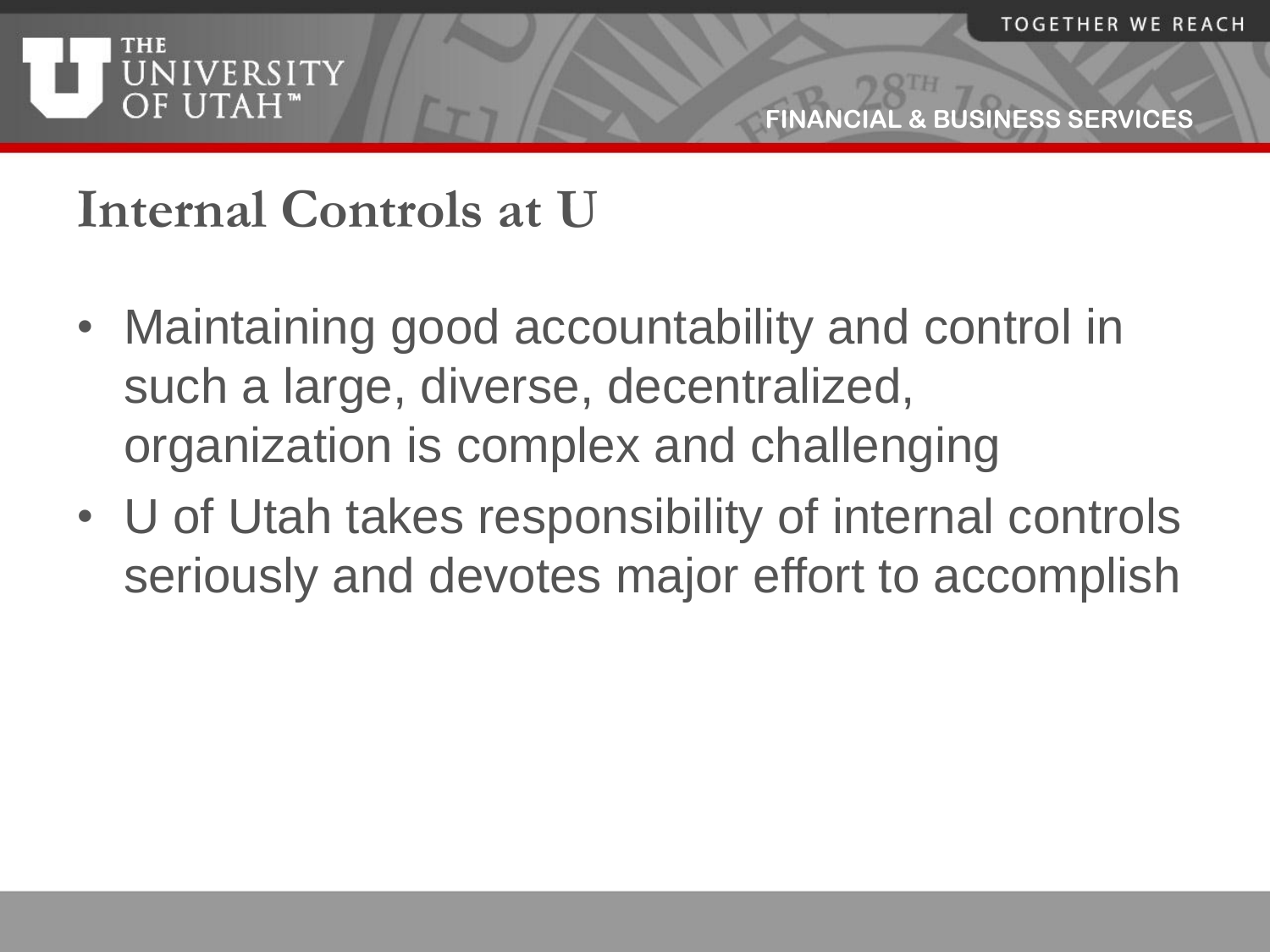

# **Expectations…Tone at the Top**

#### "**Acting responsibly and doing the right thing**  are central to our future success at the University of Utah; and I look forward to working together, and demonstrating to each other and our many partners, our shared commitment to making **collective stewardship and ethical behavior**  part of our everyday activity".

Former Pres. Michael K. Young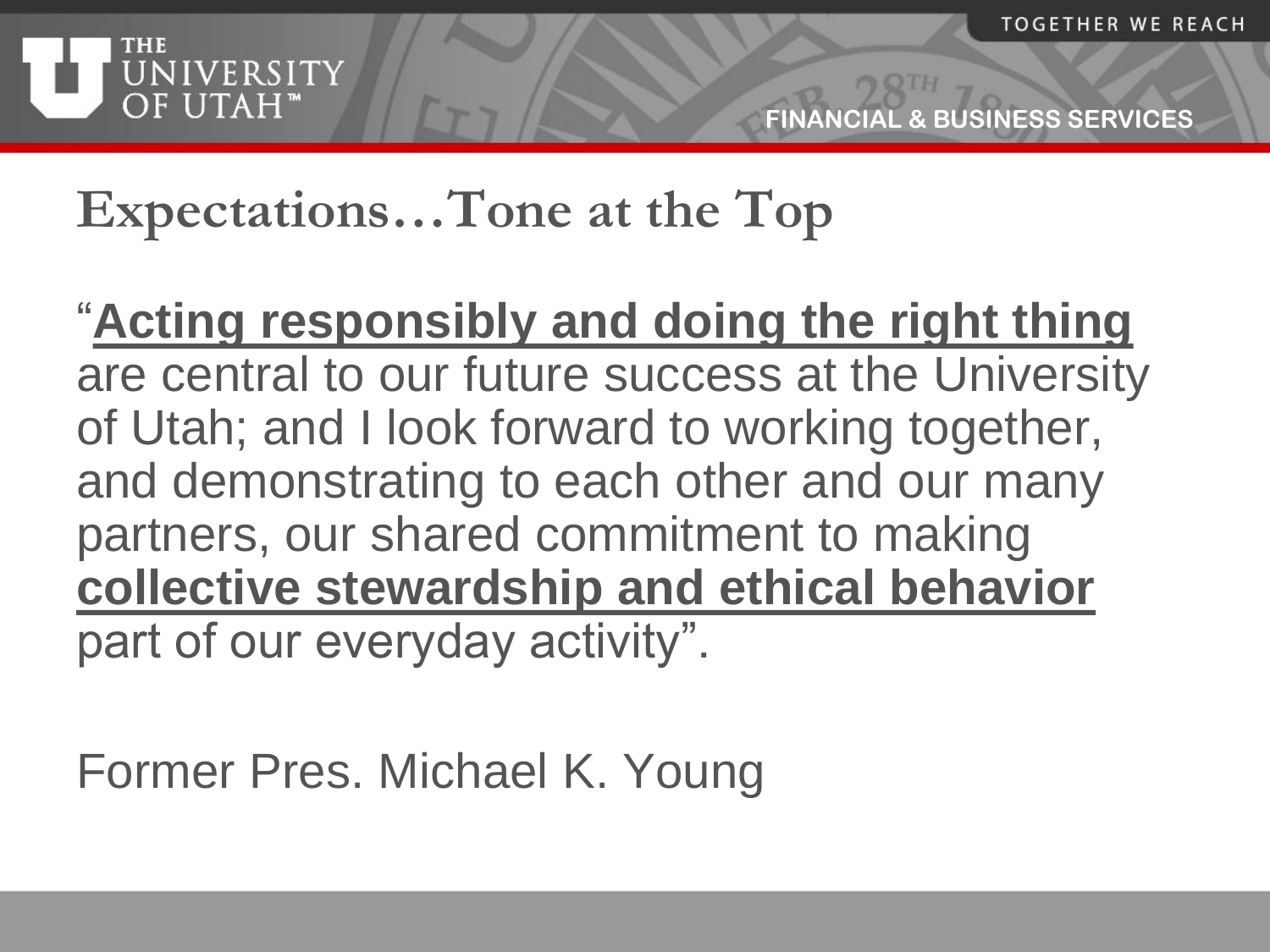

### **Internal Control-Vice Presidents**

Are appointed by the President to provide oversight and direction to senior administrators responsible for major areas such:

- Colleges
- Departments
- Auxiliary Operations
- Support Services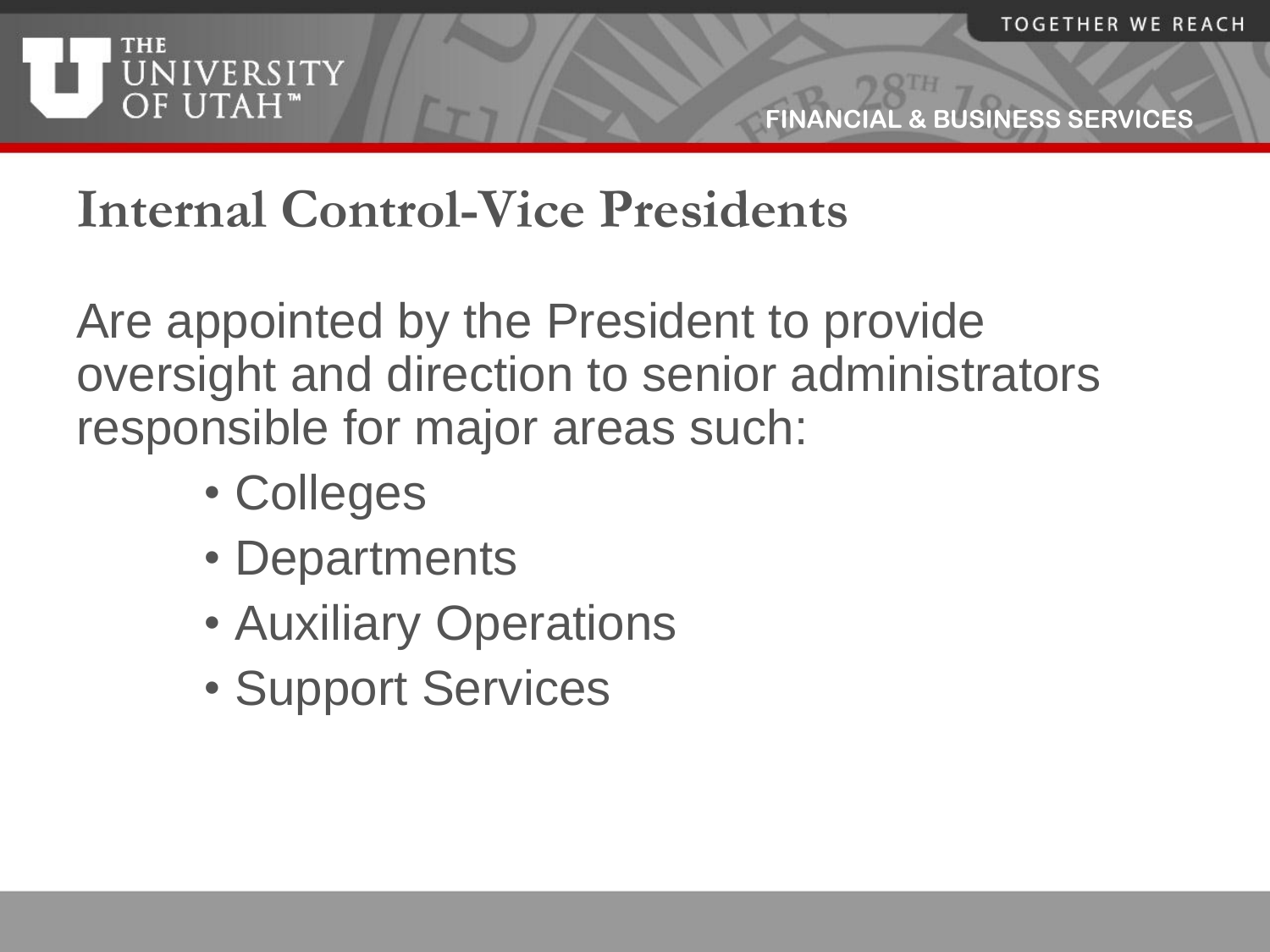

#### **Internal Controls-Deans, Directors, & Chairs**

- Are responsible for designing and implementing control systems for the units under them.
- Are responsible for executing institution-wide control policies and procedures and those originating from their Vice President's office.
- These responsibilities should come with the authority needed to see that controls are implemented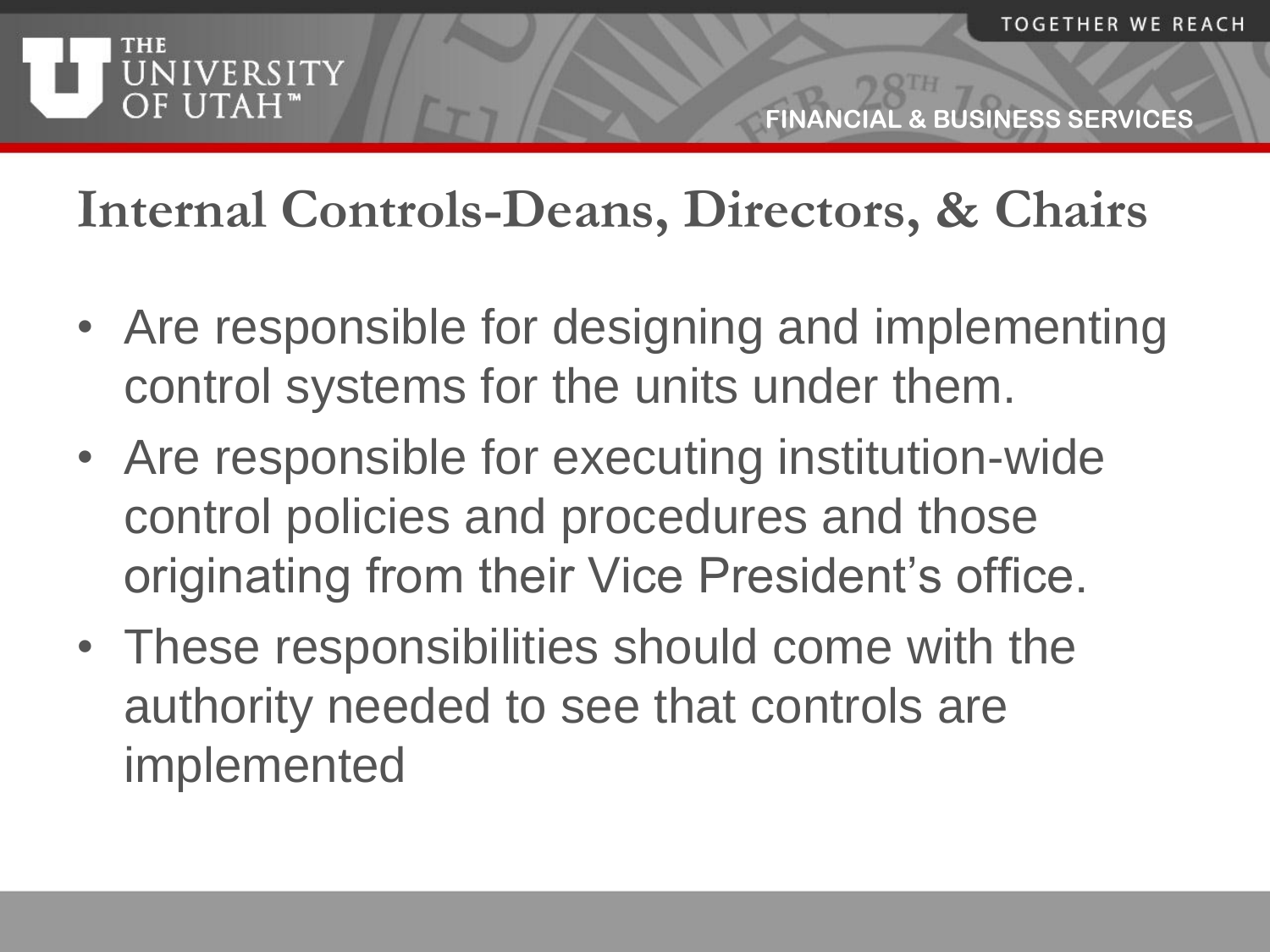

### **Internal Controls-All Employees**

- Read and understand the policies and procedures which affect their jobs.
- Comply with the controls established to protect both employee and University.
- Point out control weaknesses to supervisor or manager.
- Ask Questions!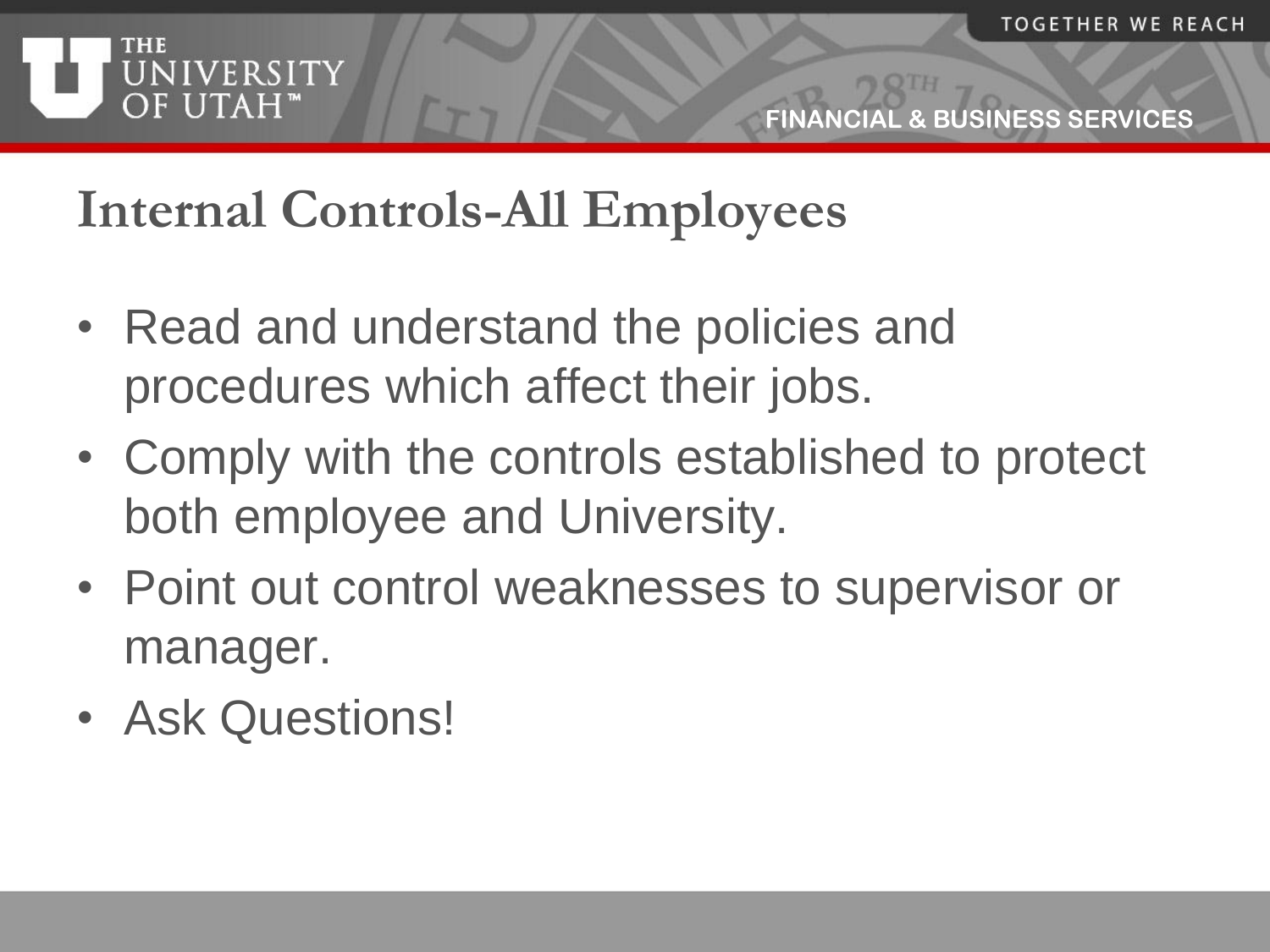

# **University Foundation of Internal Controls**

- Management establishes and maintains internal control
- Official Policy and Procedure Manual-All
- Policy 3-018-Internal Controls
- Official communication posted to web, i.e. guidelines, rules etc.
- Ongoing training
- Employee education, training
- Internal Audit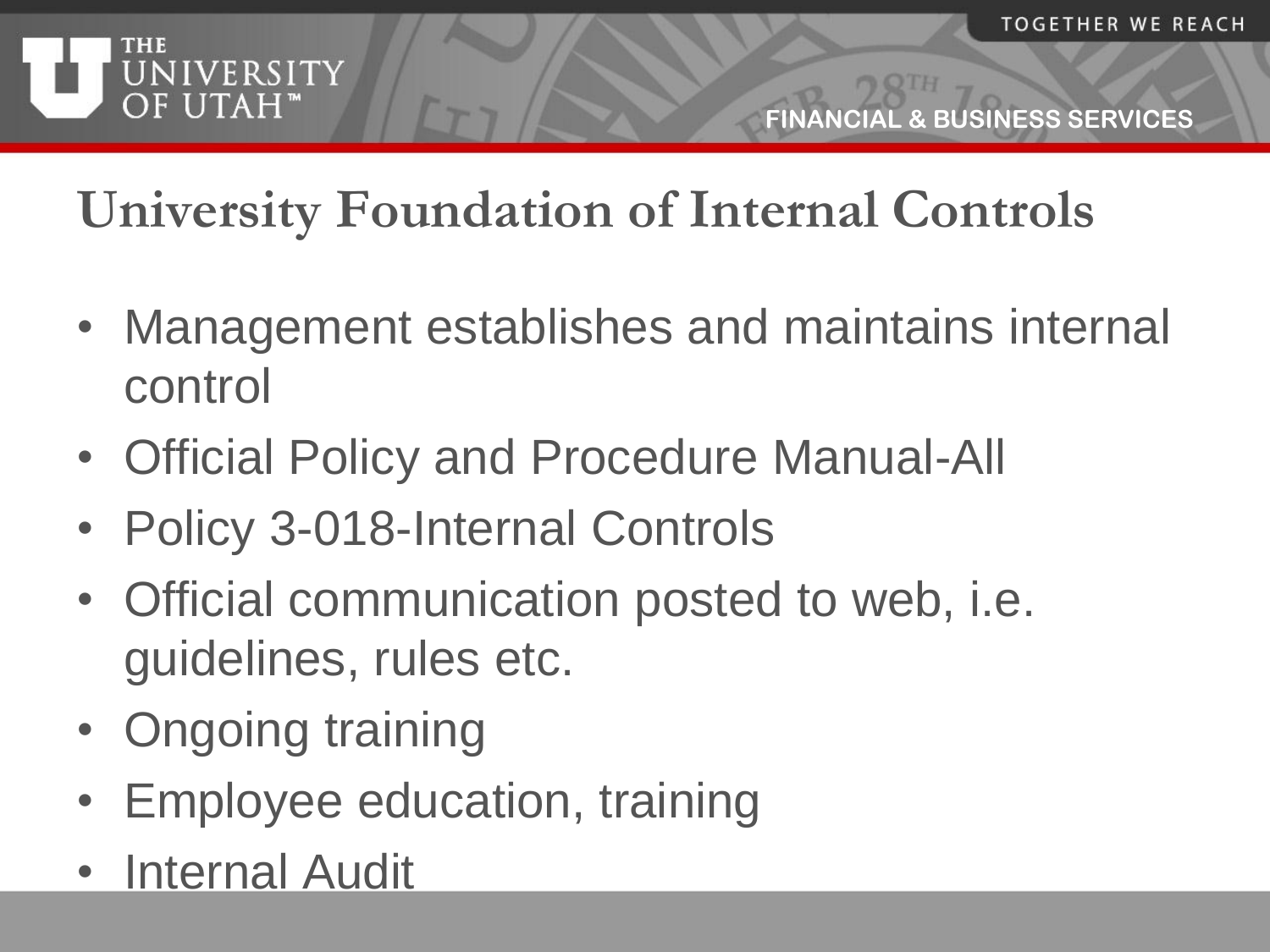

# **Policy 3-003: Authorizations and Approvals Required for Financial Transactions**

• A key element in the University's system for maintaining control is review and approval of the monthly accounting statements.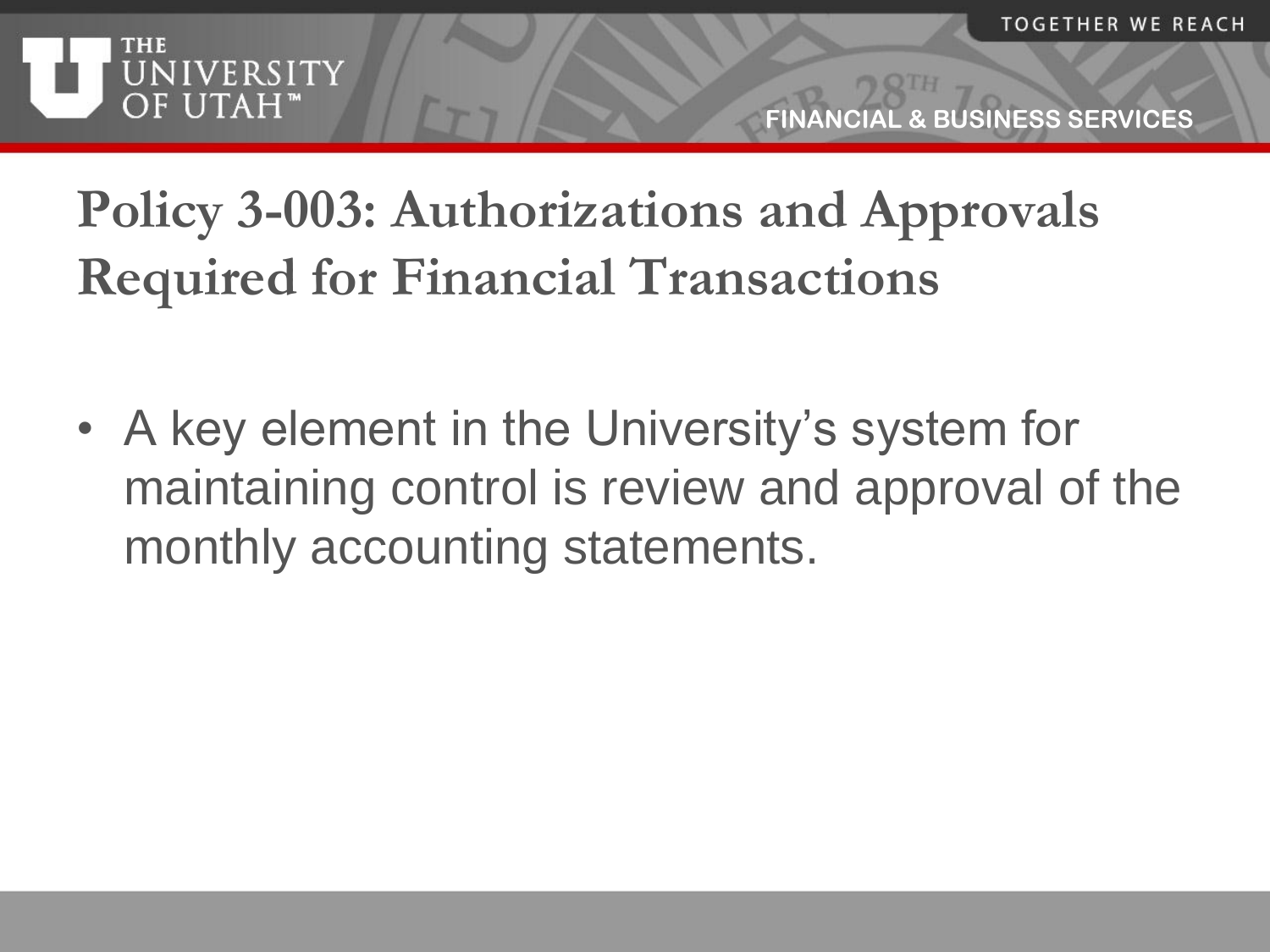

Approval indicates agreement that:

- Transactions are accurate, or that necessary corrections are in process.
- Expenditures are reasonable, necessary, and are for legitimate University business.
- Expenditures and other charges are allowable and consistent with donor or sponsor restrictions, policy, laws & regulations.
- Supporting documentation exists and is retained by the department for possible review by internal or external auditors.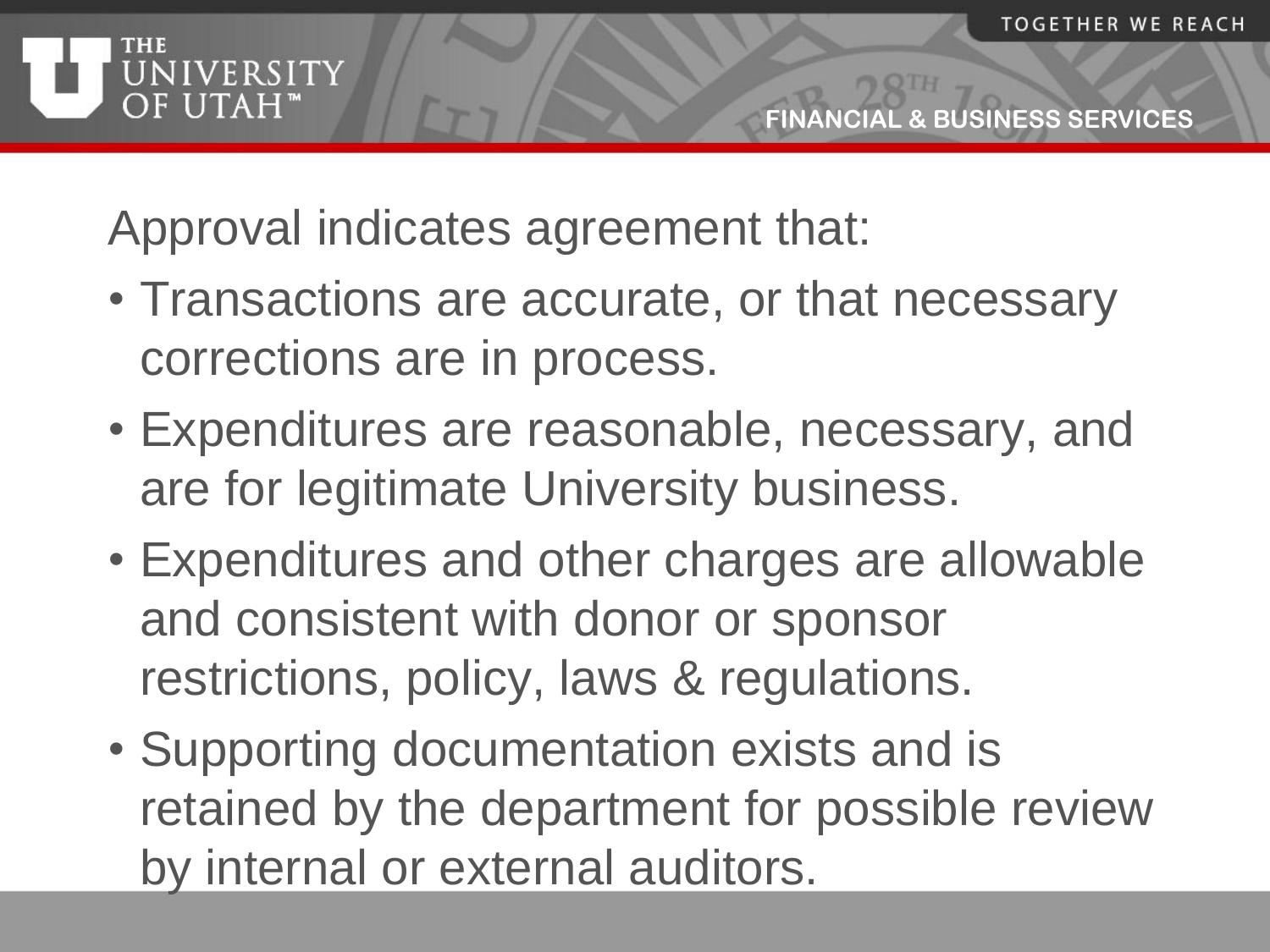

**TOGETHER WE REACH** 

**FINANCIAL & BUSINESS SERVICES**

#### **The fraud triangle**

# **Opportunity**

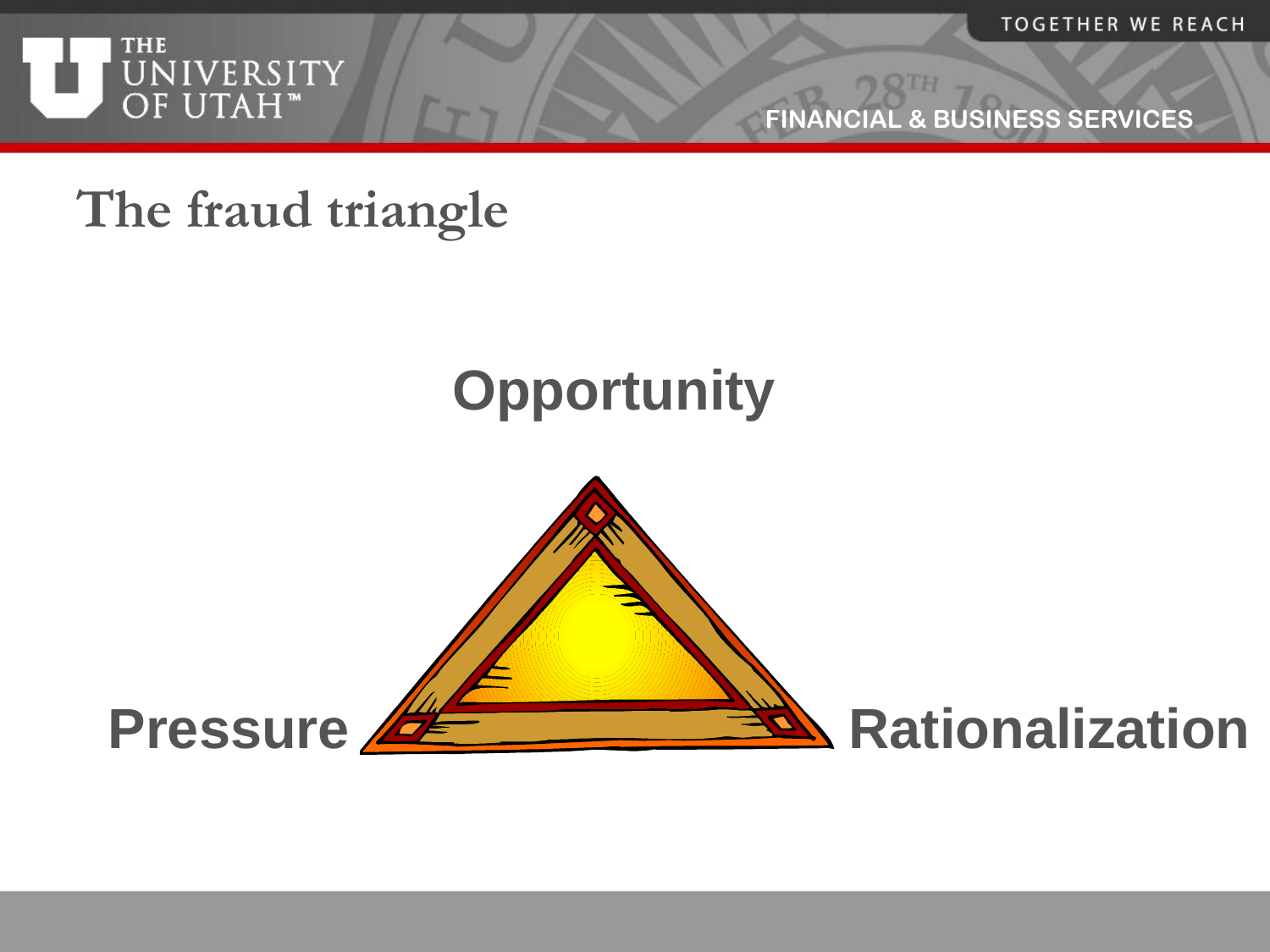

# **What can go wrong?**

• U Retail (2002) - \$142,700

Employee manipulated accounting records to allow theft of cash. Convicted of 2nd degree felony.

• U Dept (2002) - \$42,647

Employee used pcard to buy unauthorized items. Convicted of 2nd degree felony.

• U College (2003) - \$12,082 Employee used university funds to buy personal items. Accounts used were not reviewed by the PI.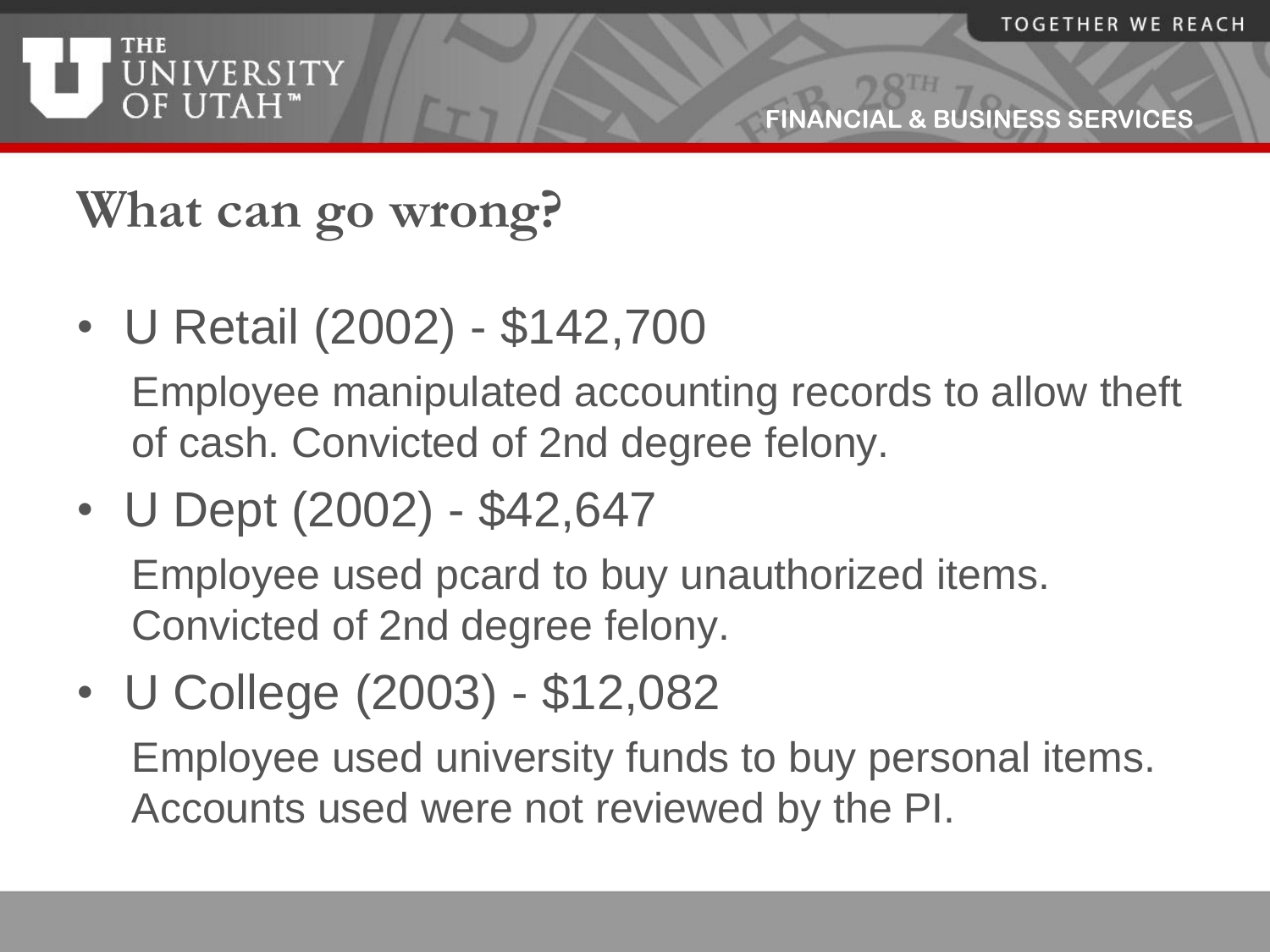

# **What can go wrong (cont'd)**

• UUHSC Dept (2003) - \$73,129

Employee manipulated records allowing misappropriation of patient refunds. Convicted of 2nd degree felony.

- UUHSC Cashier ( 2003) \$32,065 Employee kited checks. Convicted of 2nd and 3rd degree felonies.
- UUHSC Dept (2004) \$240,000 Employee used approximately 8 different fraud schemes. Convicted of 2nd degree felony.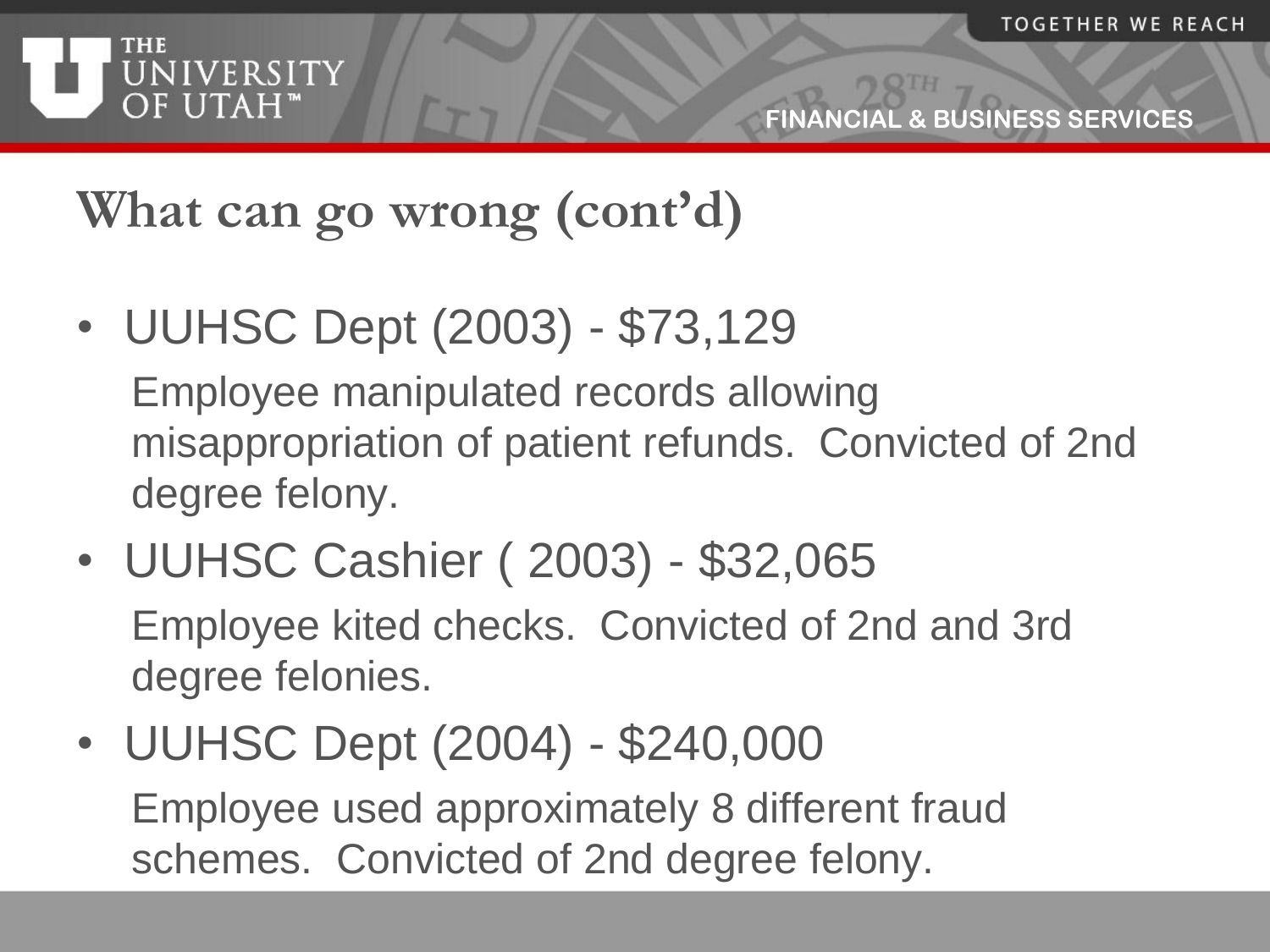

# **What can go wrong (cont'd)**

- U Dept (2011) \$25,600 Employee stole cash receipts
- UUHC (2009) \$443,200 Employee stole cash receipts
- U Dept (2009) \$221,859 Employee fabricated documentation, forged signatures & created pmts for benefit of self & spouse. Employee prosecuted.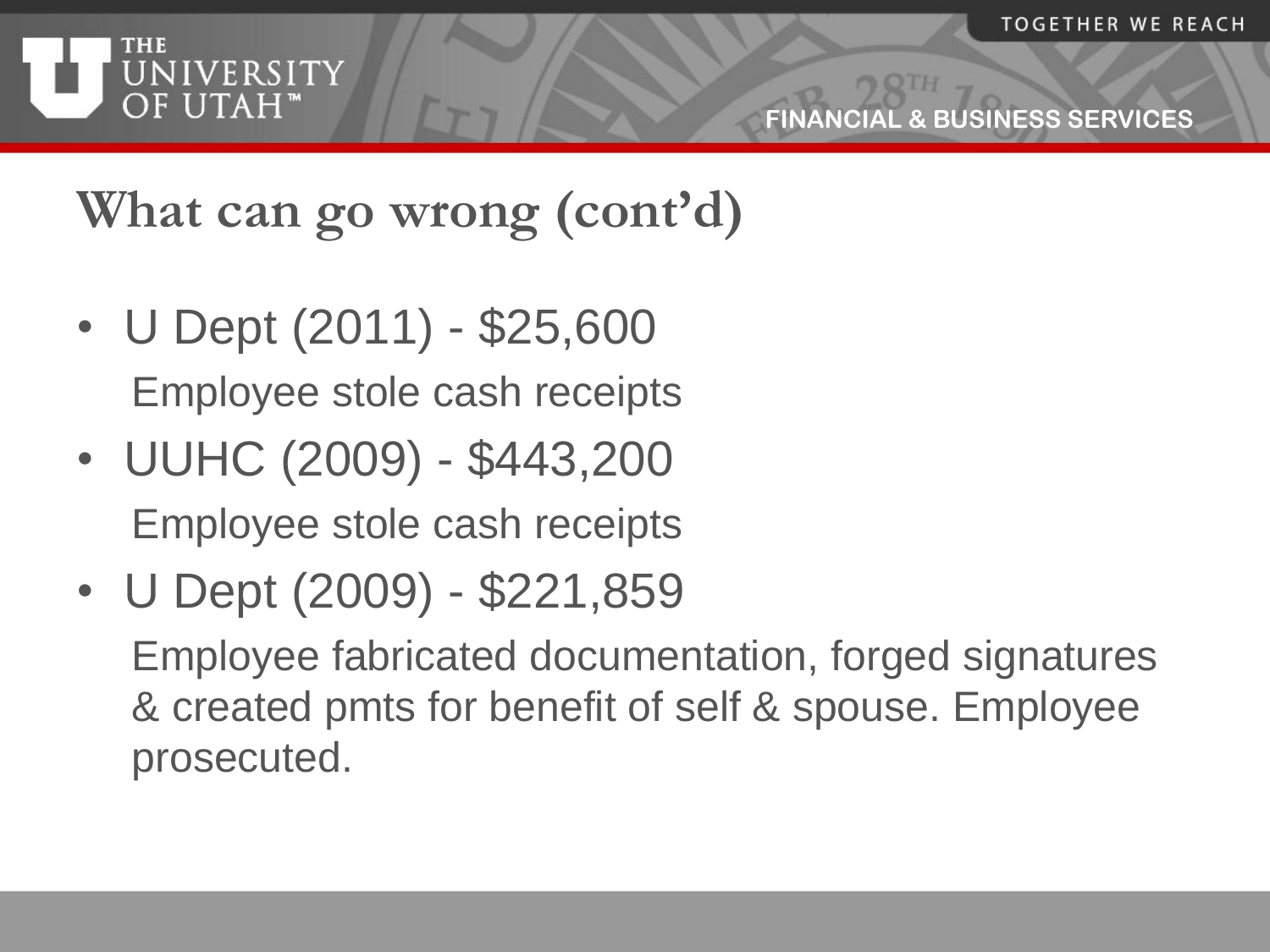

**What went wrong?**

• In each of these cases, poor or missing internal controls enabled the fraud to occur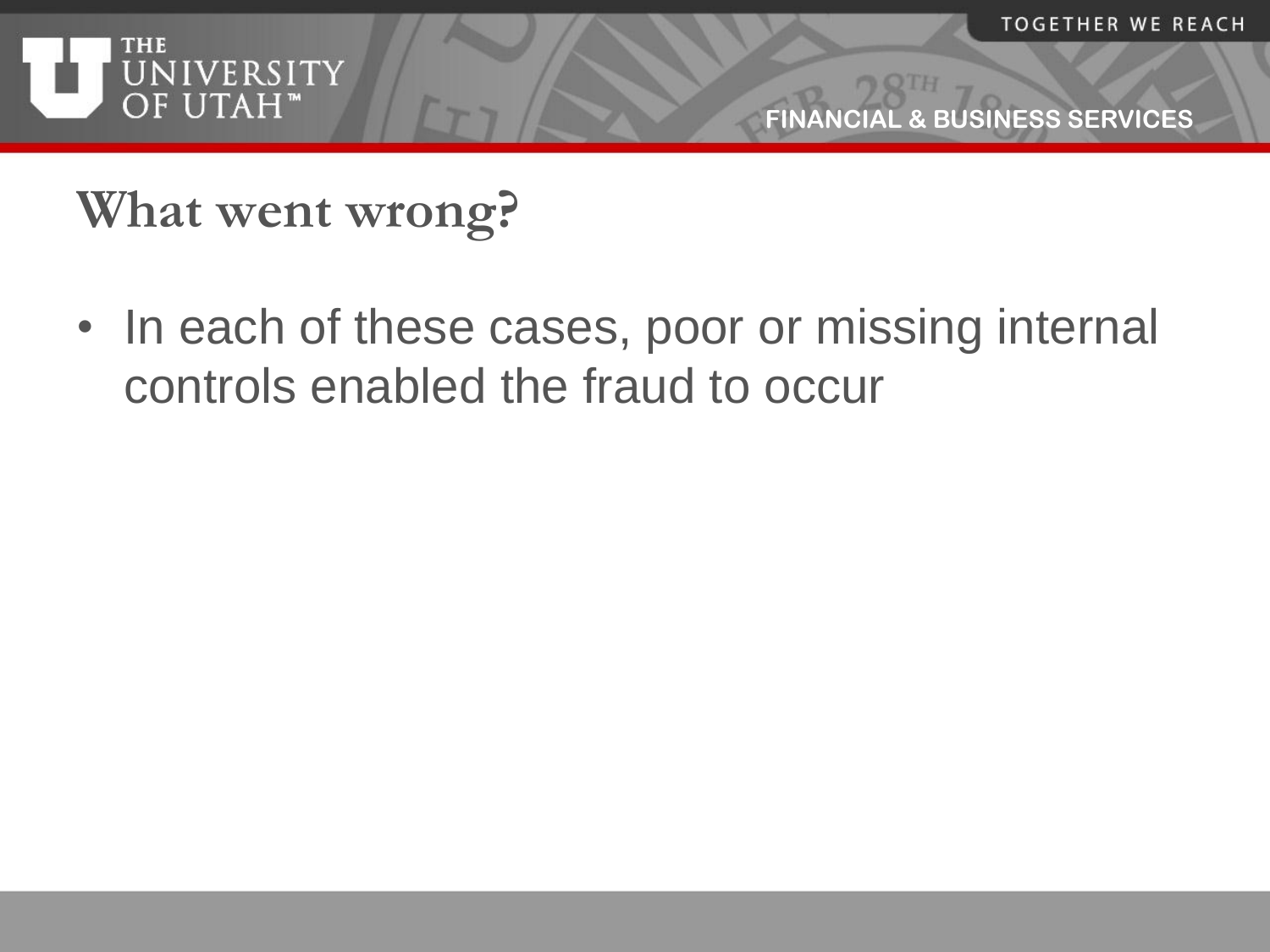



#### **Internal Controls and assurance**

• Internal controls provide reasonable assurance — not absolute assurance regarding objectives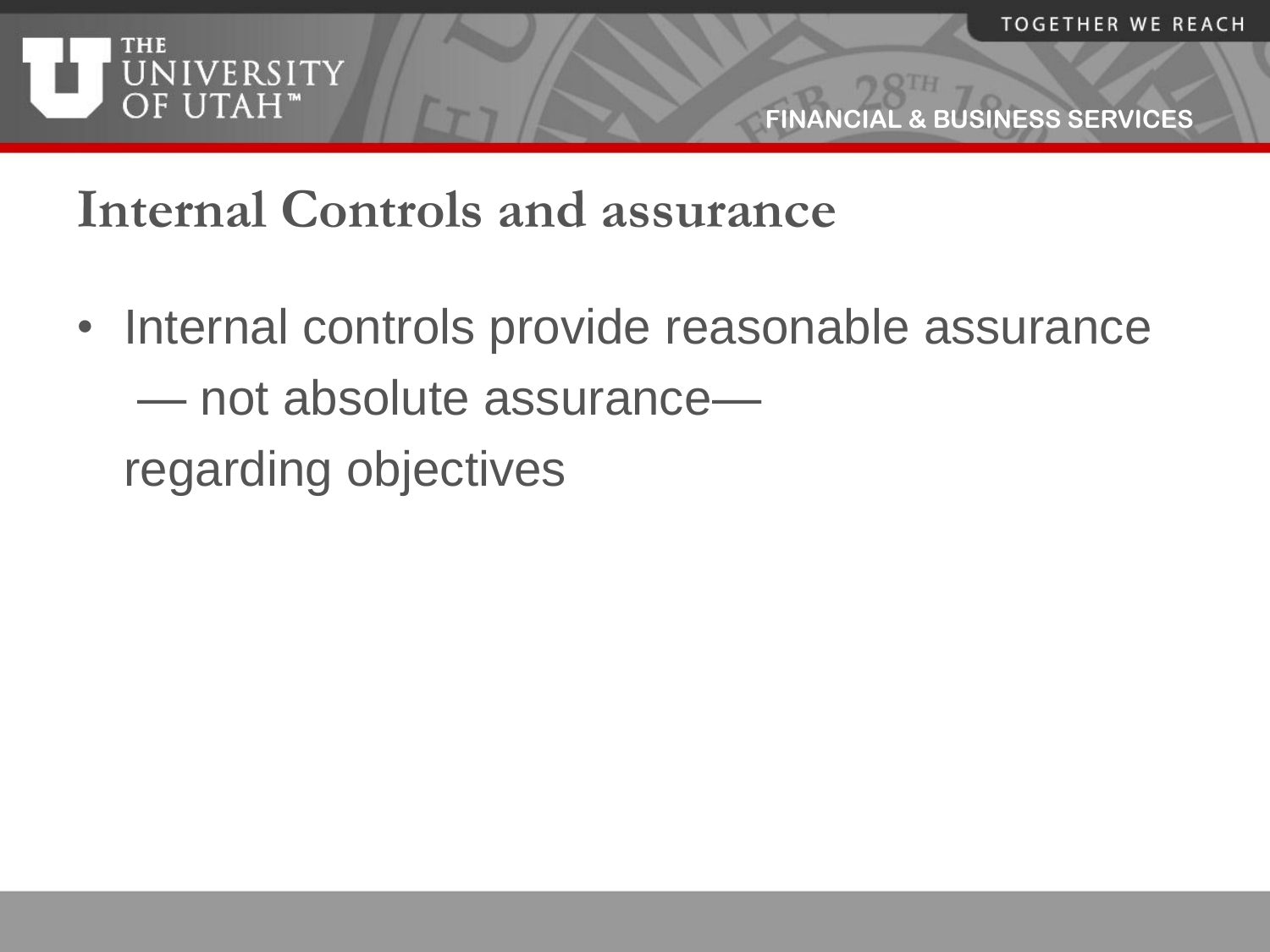

# **Reasons internal controls cannot provide absolute assurance**

- Cost/benefit realities
- Collusion among two or more people
- Faulty judgment
- External or internal changes without corresponding internal control changes
- Management override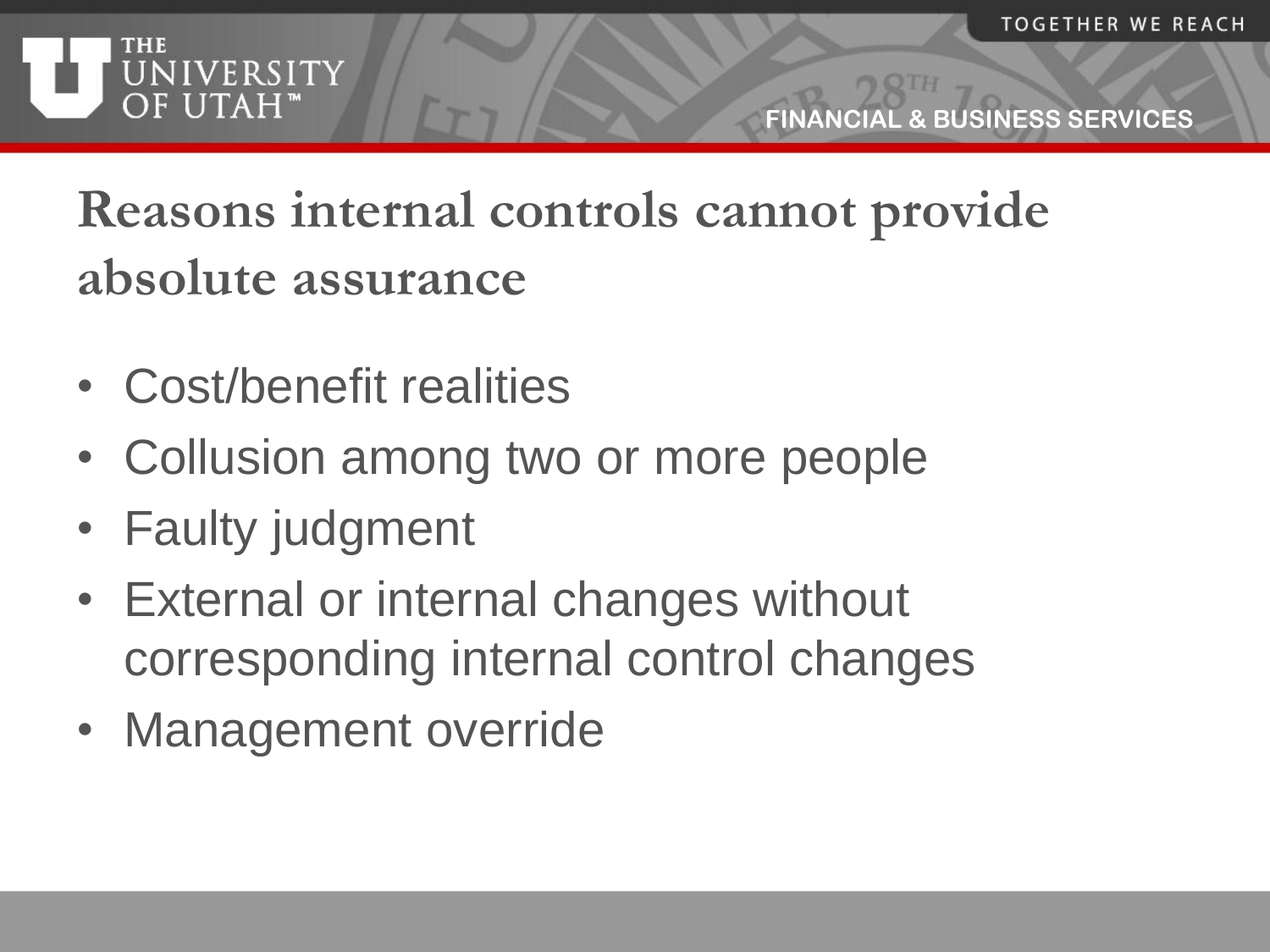

#### Internal controls should be balanced with risk considerations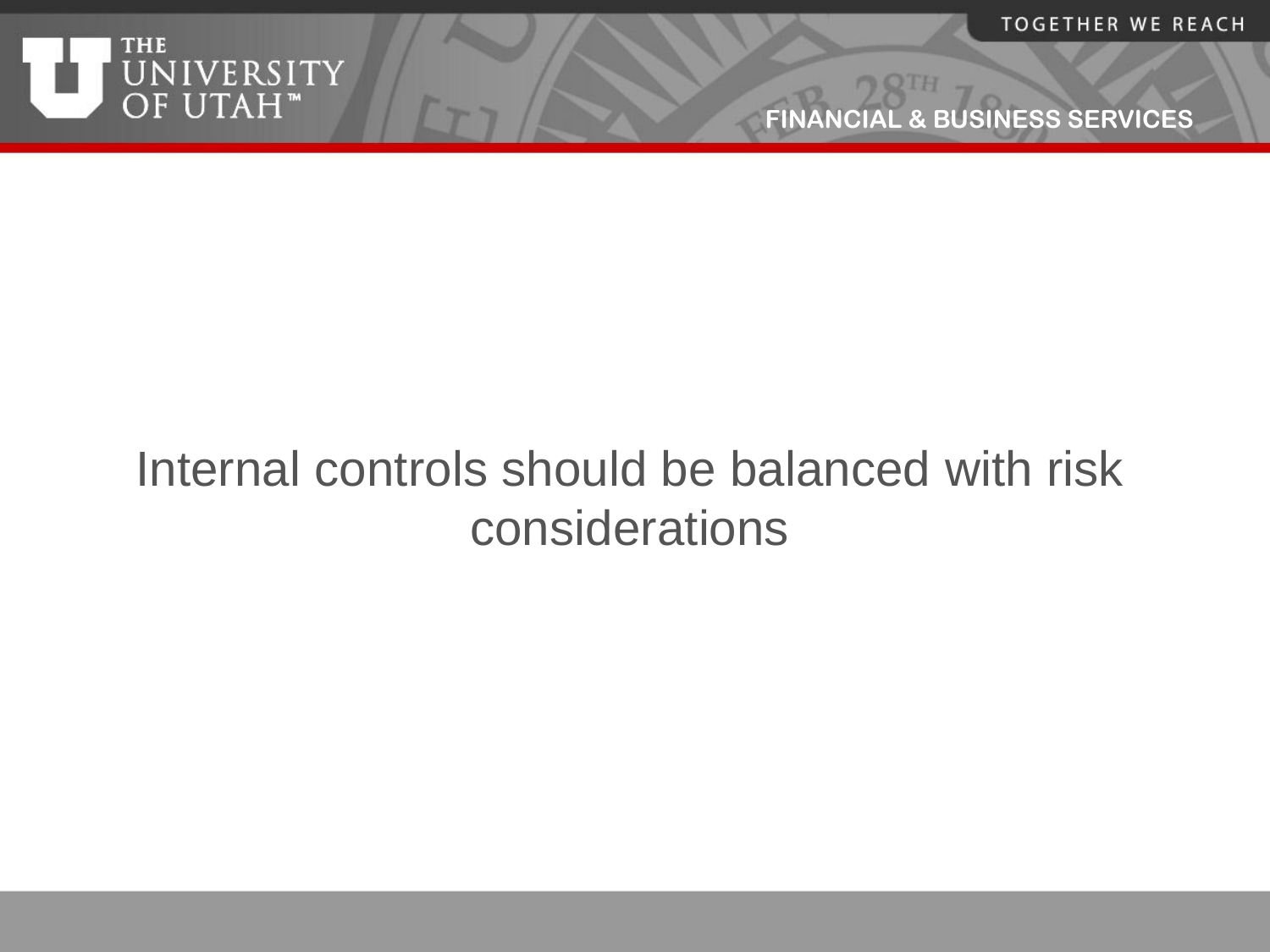

#### **Risk is the possibility that:**

- Goals will not be achieved
- Operations are not effective or efficient
- Assets are lost
- Financial information is unreliable
- Laws, rules, regulations, policies-are not followed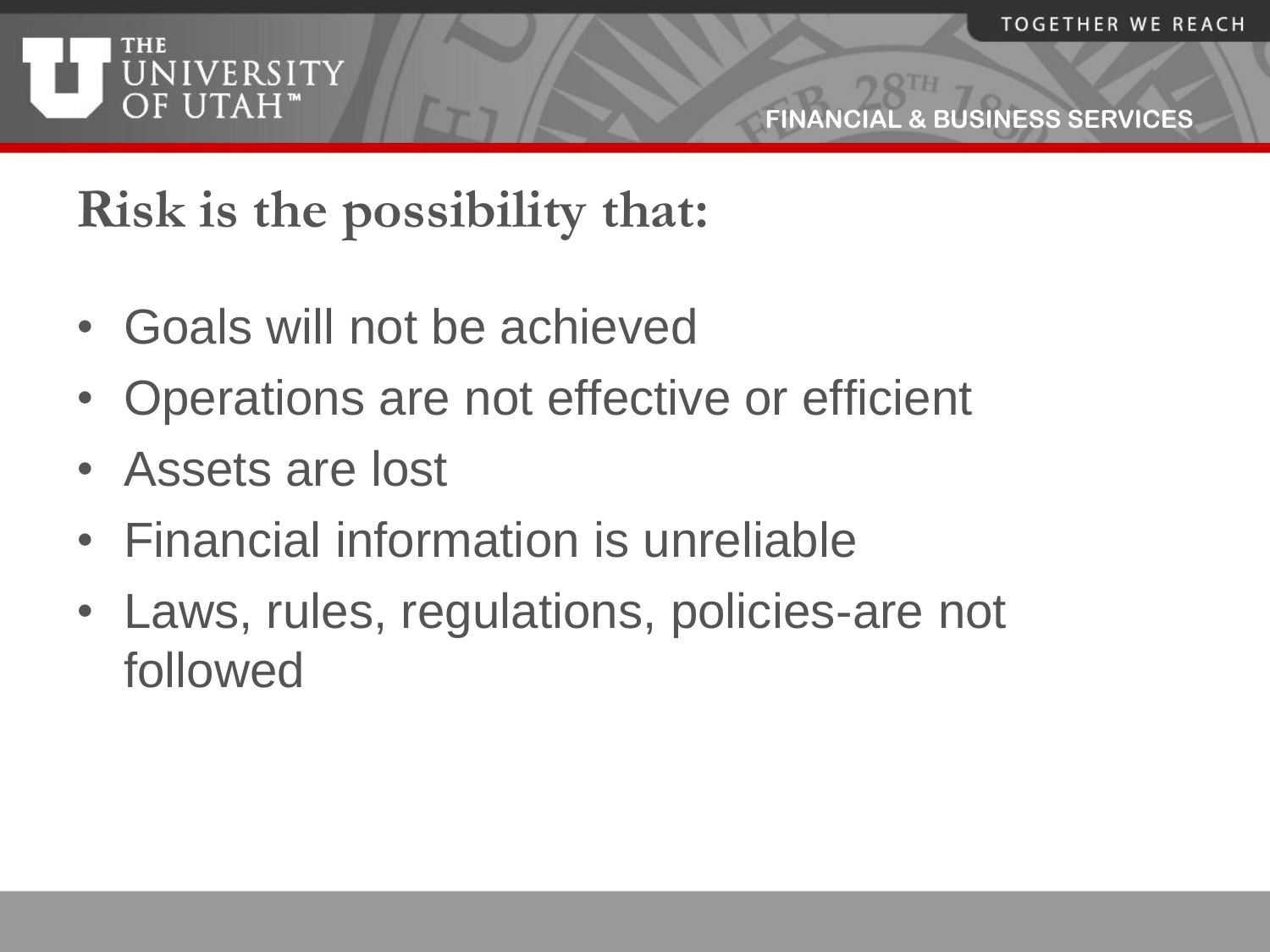

**EXANCISIONESS SERVICES** 

# **High Risks**

- Public scandal
- Loss of assets, donors or grants
- Noncompliance penalties
- Loss of public trust
- Default on a project
- Decreased enrollment
- Injury to reputation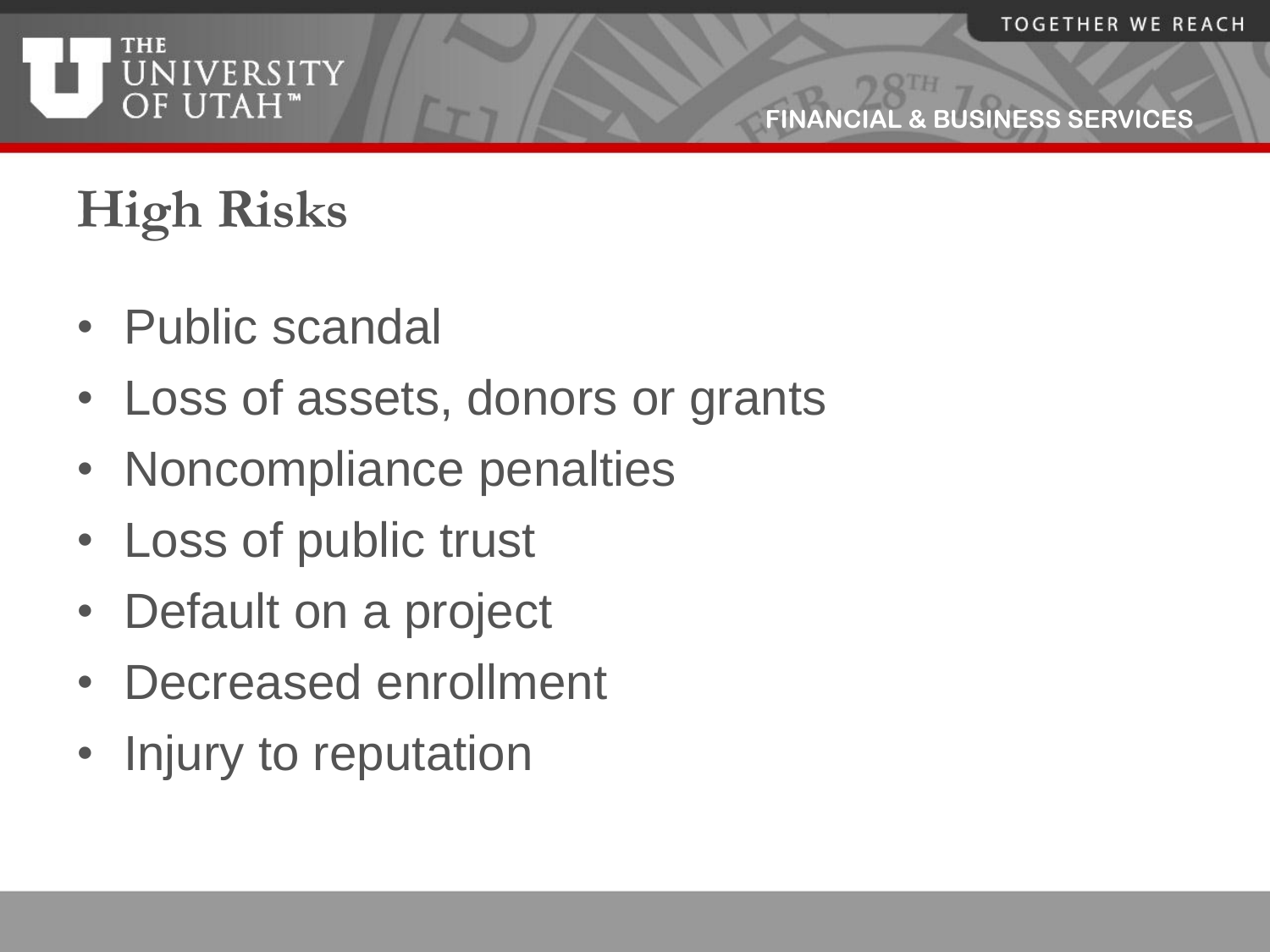

#### **Excessive Controls**

- Increased bureaucracy
- Reduced productivity
- Increased complexity
- Increased cycle time
- Increase of non-value activities
- Actual financial costs of all of the above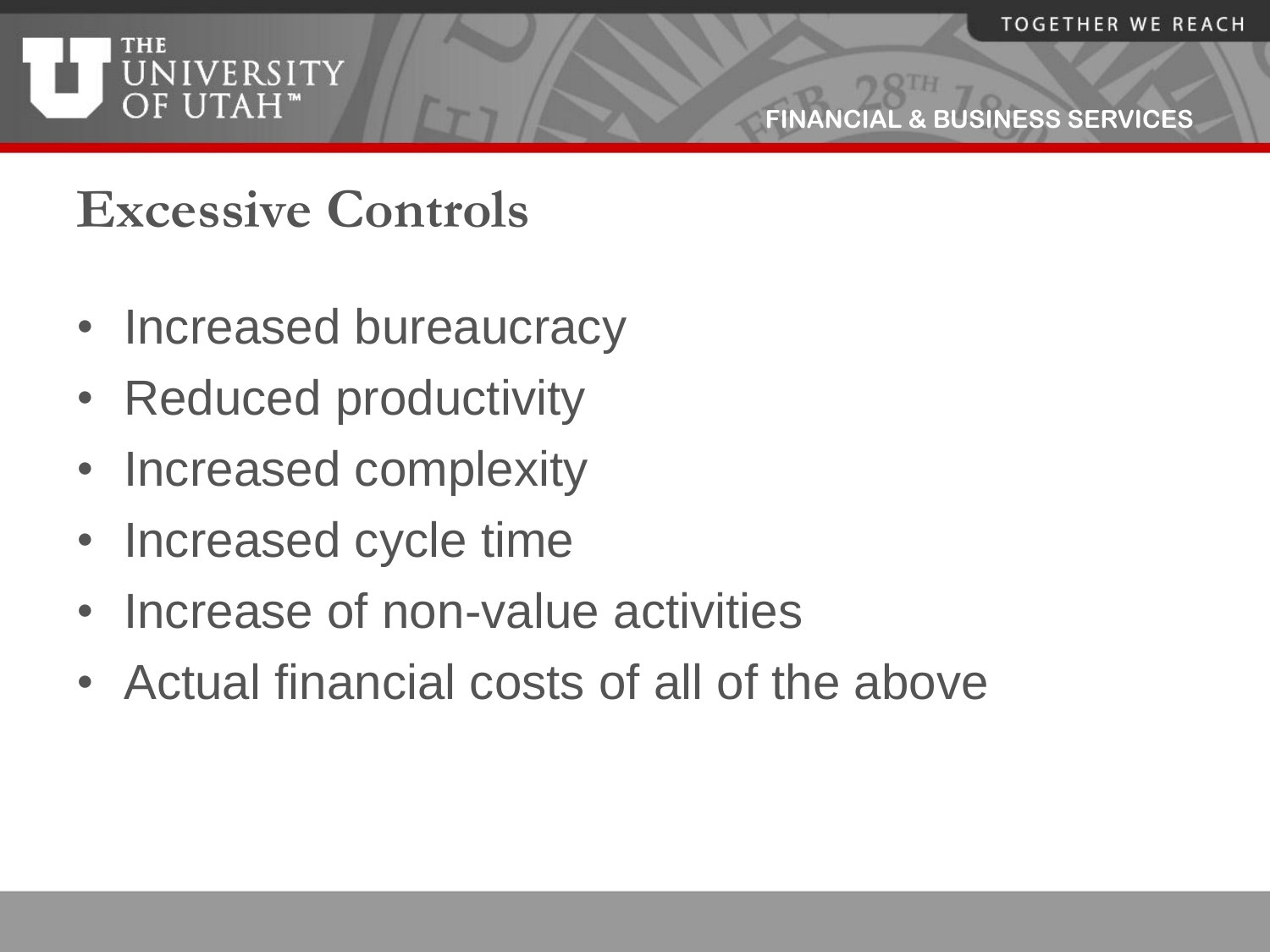#### **THE** UNIVERSITY OF UTAH"

**FINANCIAL & BUSINESS SERVICES**

# **Key Internal Control Tools**

- Strong internal control environment
- Authorization/approval processes
- Control over assets/records
- Monitoring
- Separation of duties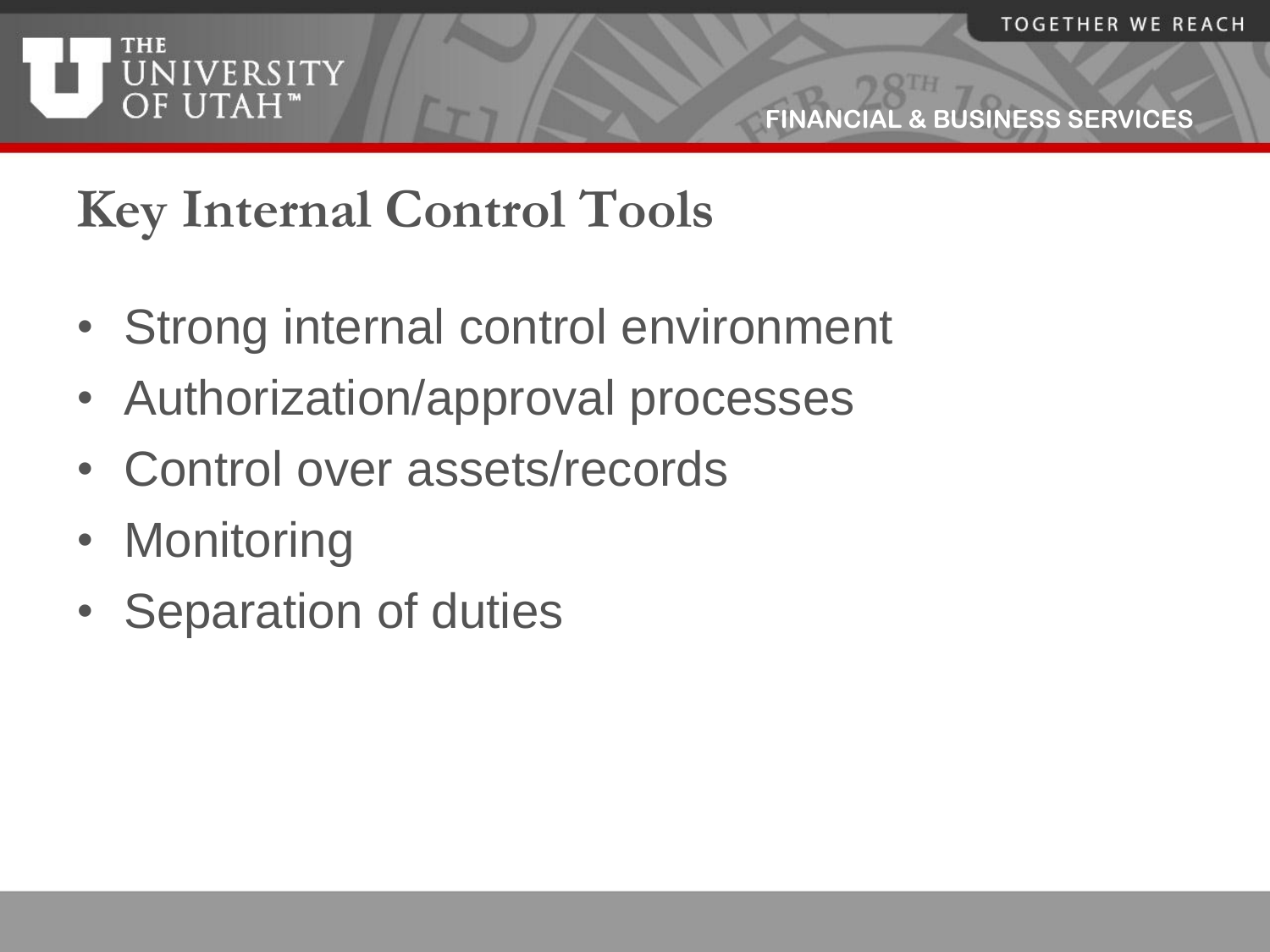

#### **Separation of Duties-examples**

- Functions are divided so that no one person has control over all parts of transaction
- Separate initiating, authorizing, recording and reconciling
- Separate physical control of assets with recording, reconciling of assets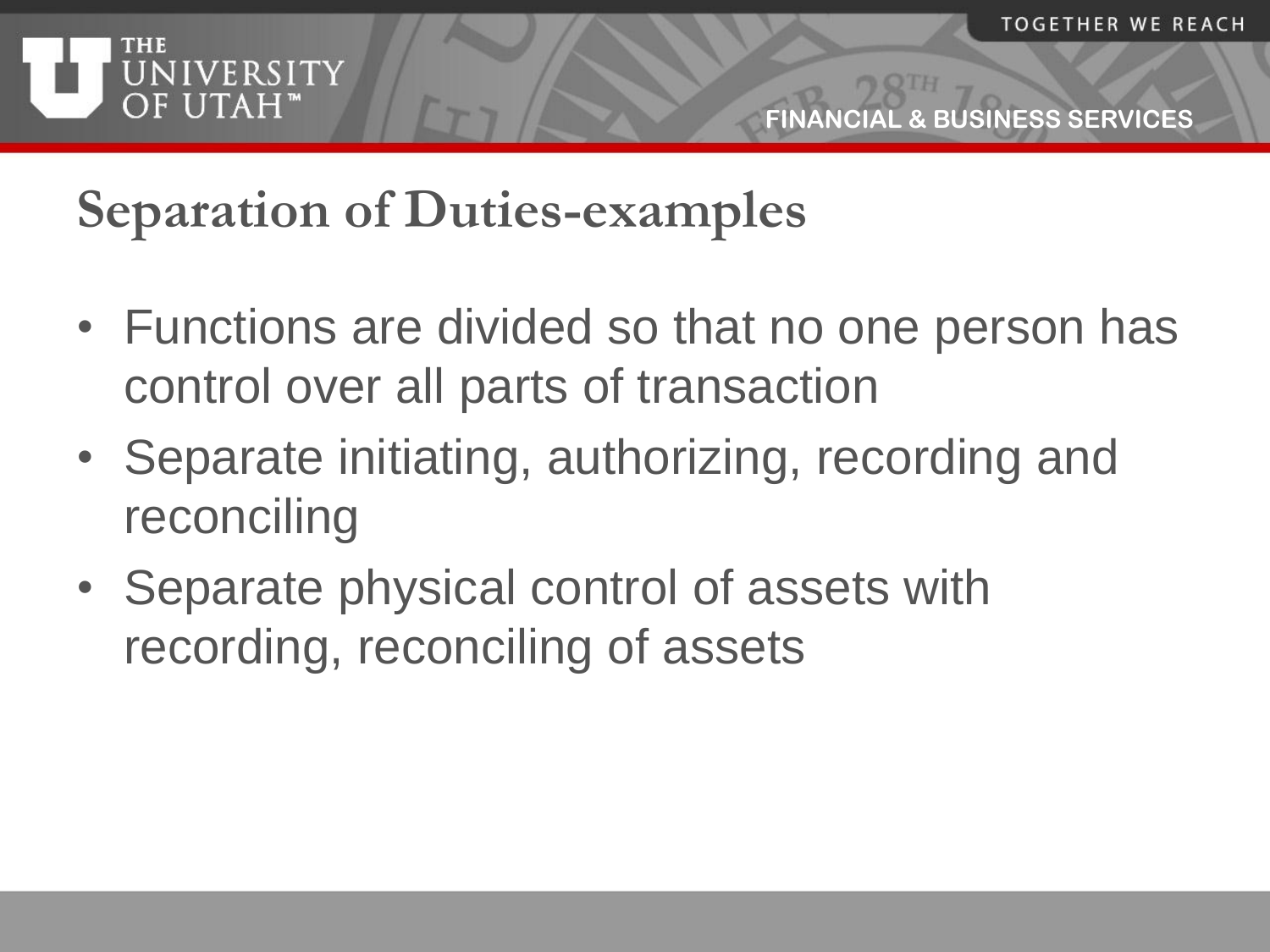

## **Authorization-examples**

- Signature or delegation should be limited to a "need to have" basis
- Personnel should understand what they are signing
- Computing resources should be authorized, restricted, password protected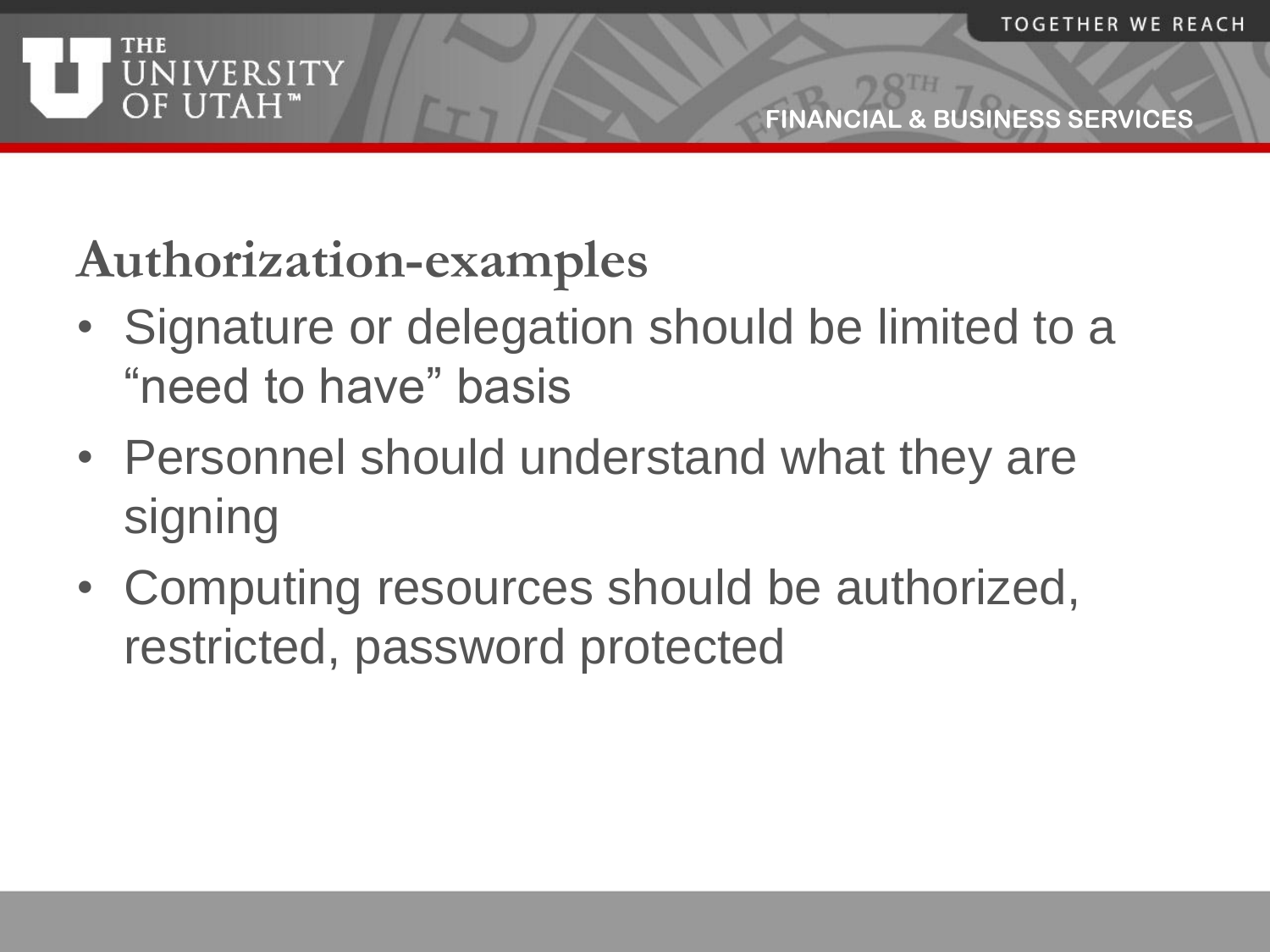

#### **Control over assets, records-examples**

- Periodic asset counts according to policy or more frequently
- Physical safeguards against theft and peril
- Proper authorization of purchases
- Investigation of discrepancies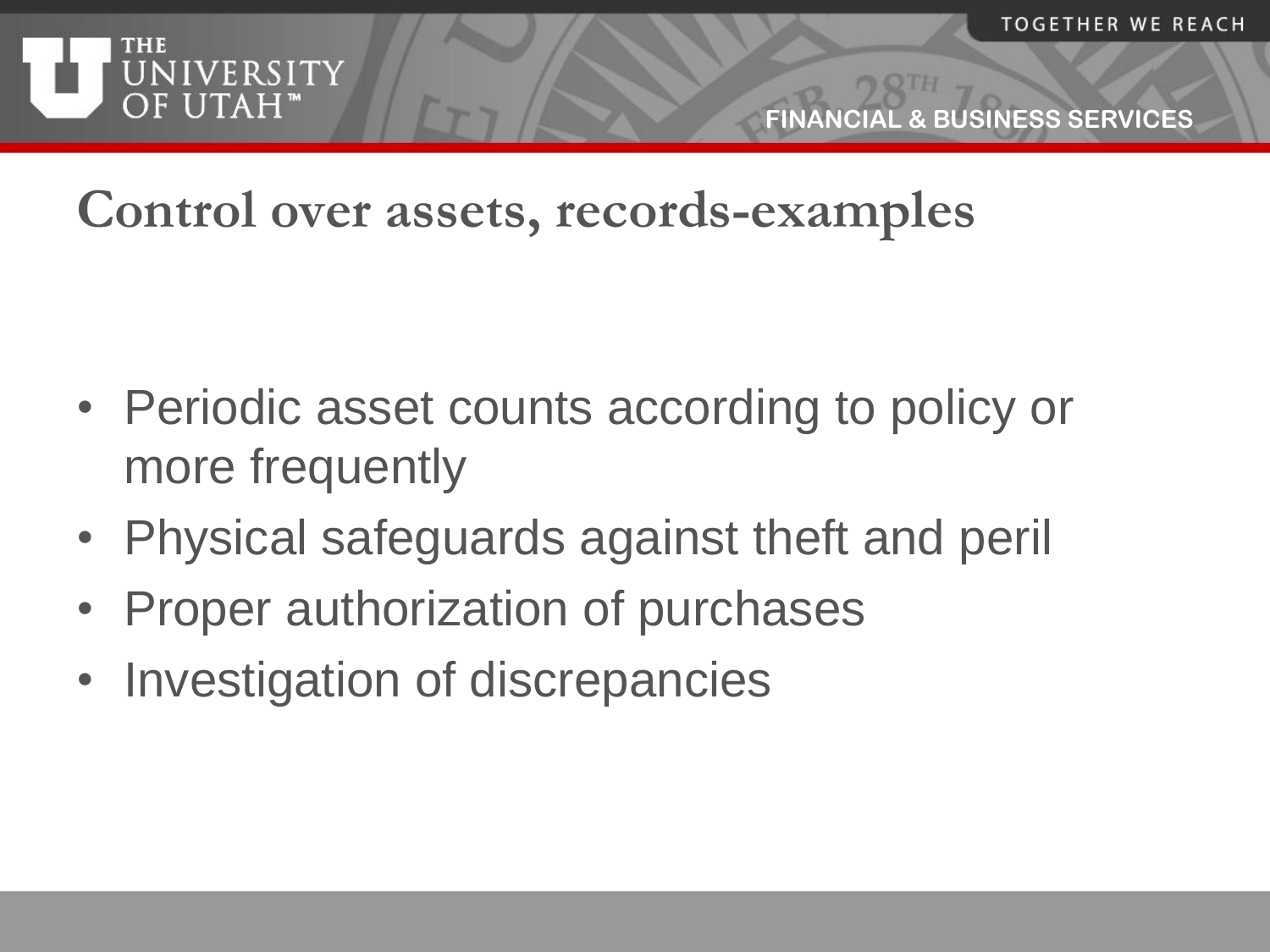

# **Monitoring-examples**

- Focus on high risk areas
- Comparison of actual to budget
- Activity analysis for high risk accounts
- Review of management statements
- Sample and spot check routine type transactions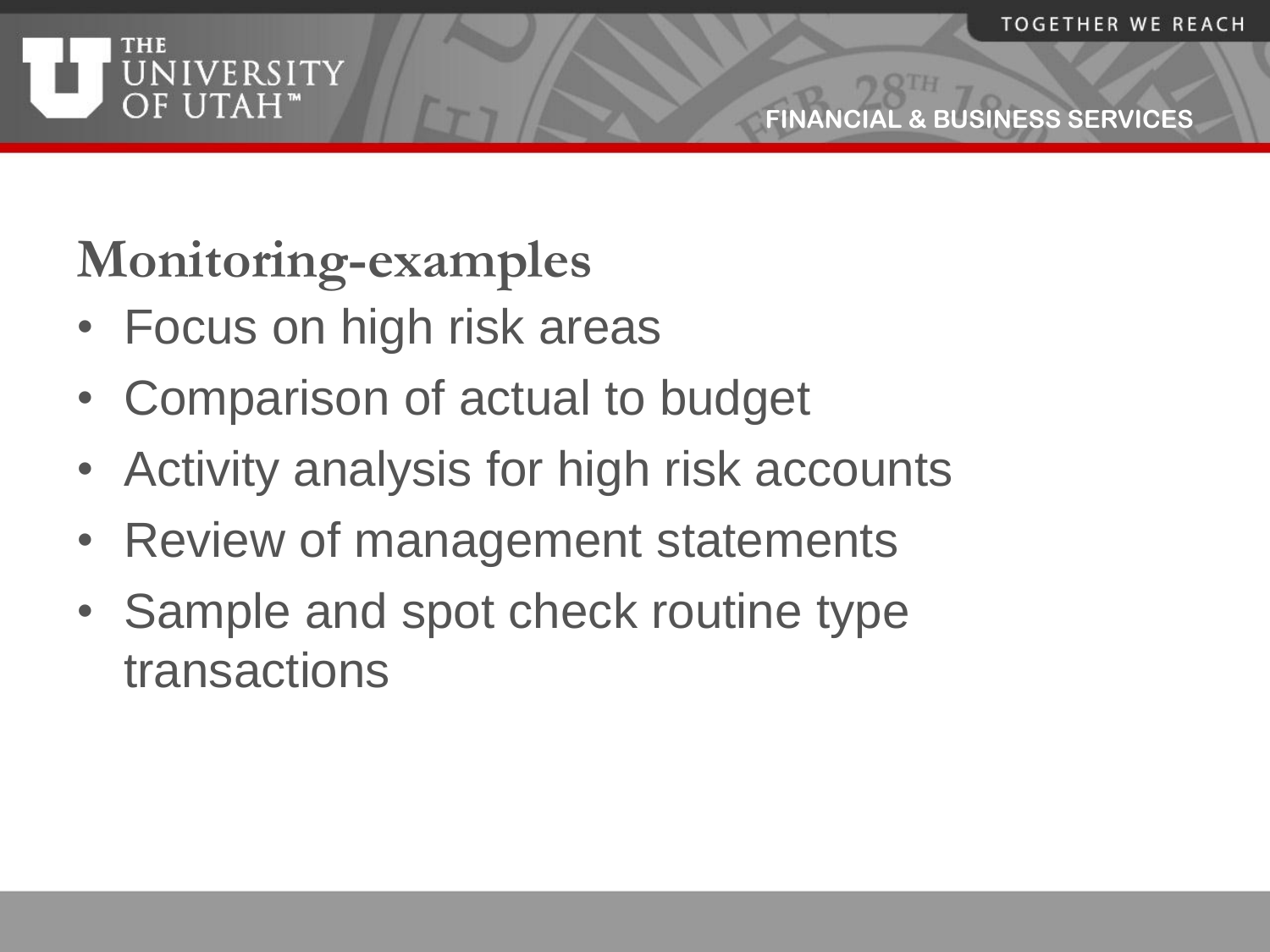

# **Monitoring-examples (con't)**

- Review payroll summaries
- Follow up on complaints, rumors, allegations
- Review travel supporting documentation
- Consider Internal Audit for high risk areas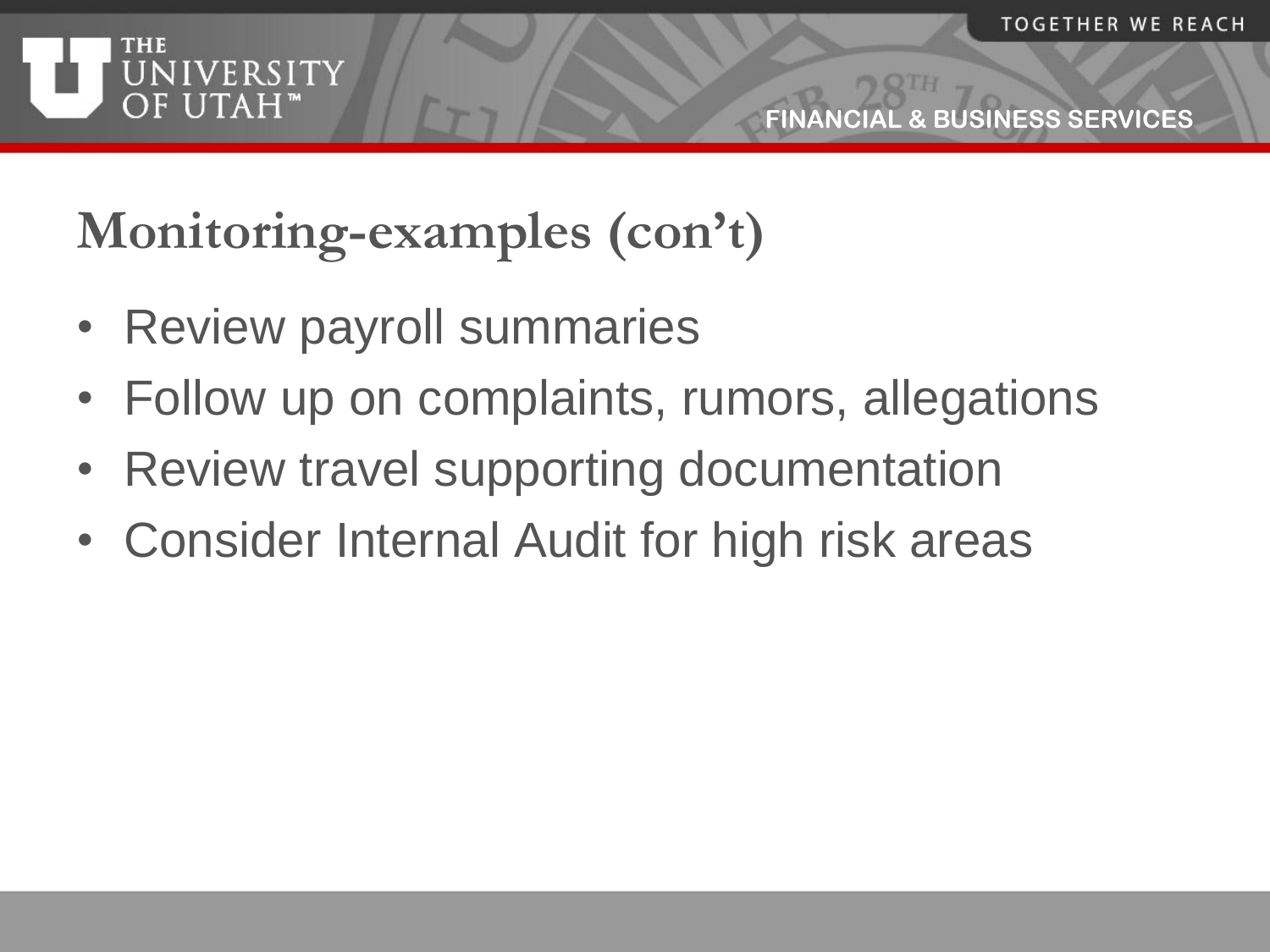

**EL & BUSINESS SERVICES** 

# **Strong Internal Control Environment**

- Expectation from top management
- Competent personnel
- Personnel training
- Organizational communication
- Policy and procedural knowledge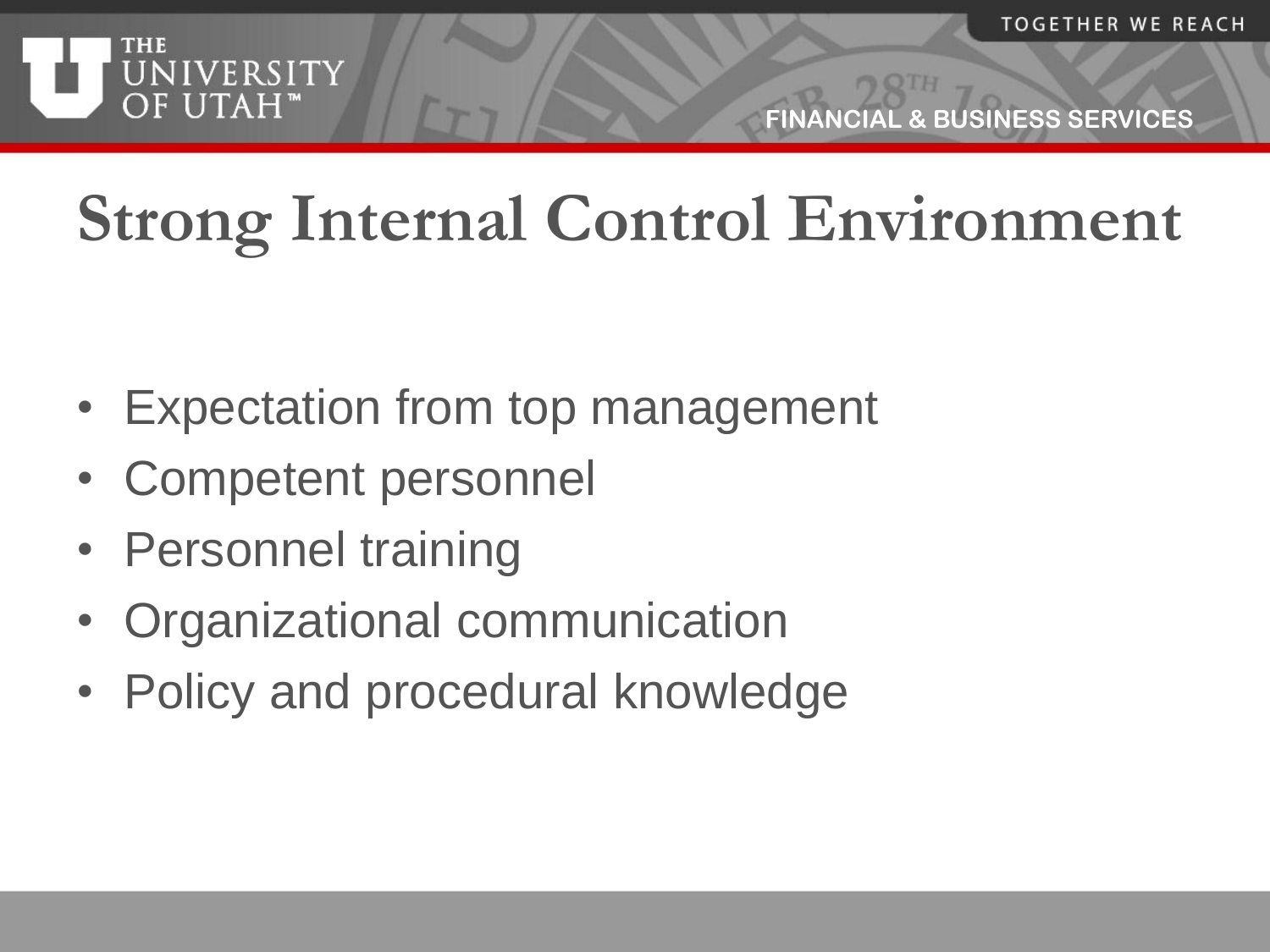

### **Your Overall Internal Control System**

- Identify risks in your environment
- Identify control points
- Analyze potential exposures
- Focus on high risk exposures
- Design system to mitigate risks
- System should include separation of duties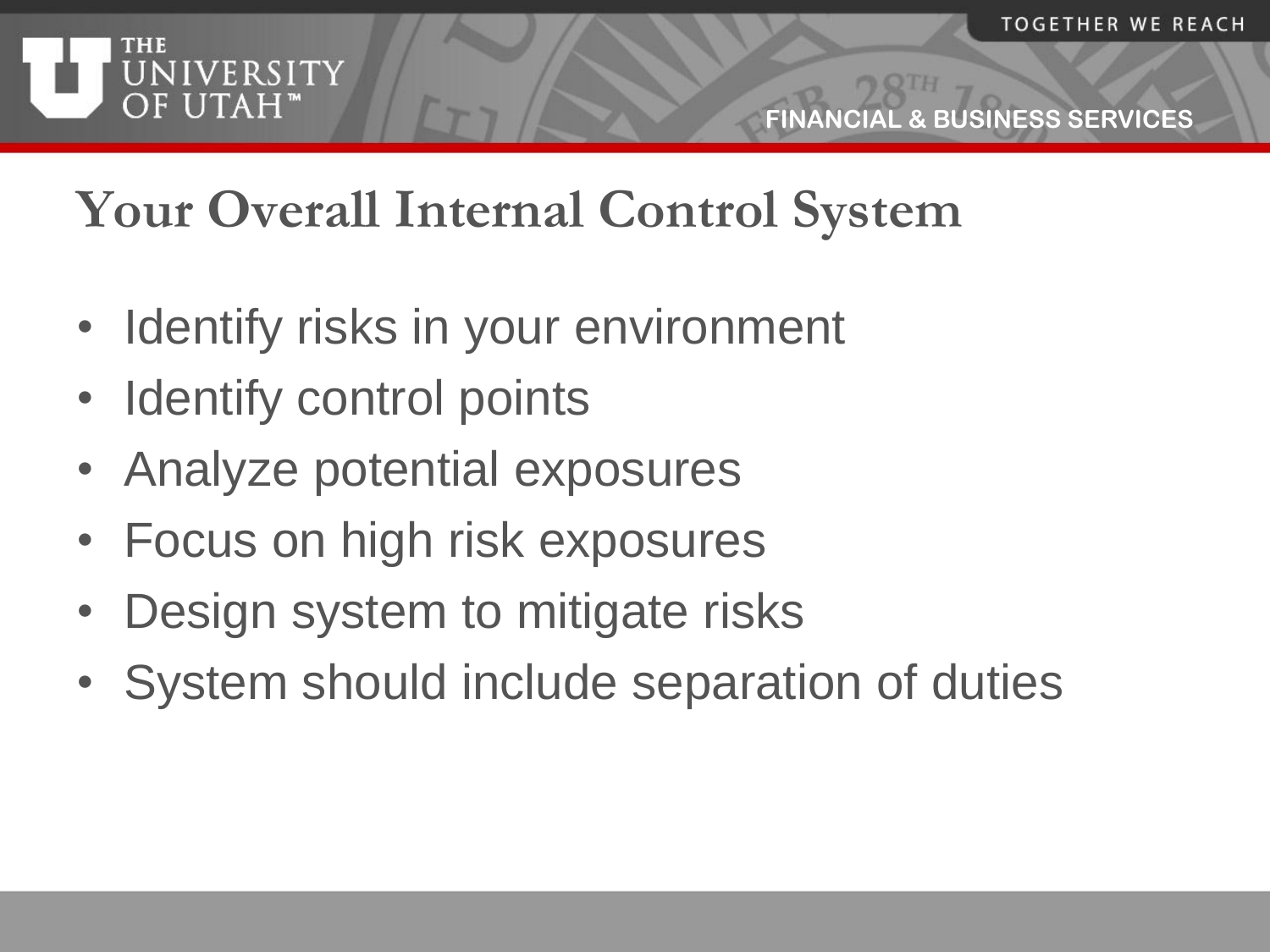

### **Red flags of fraud**

- Unexplained variances
- Complaints, rumors, allegations
- Lack of reconciliations
- Missing reports/documents
- Employee won't take vacation, does it all
- Even amounts on checks/documents
- Documentation not original
- Use of exemptions on transactions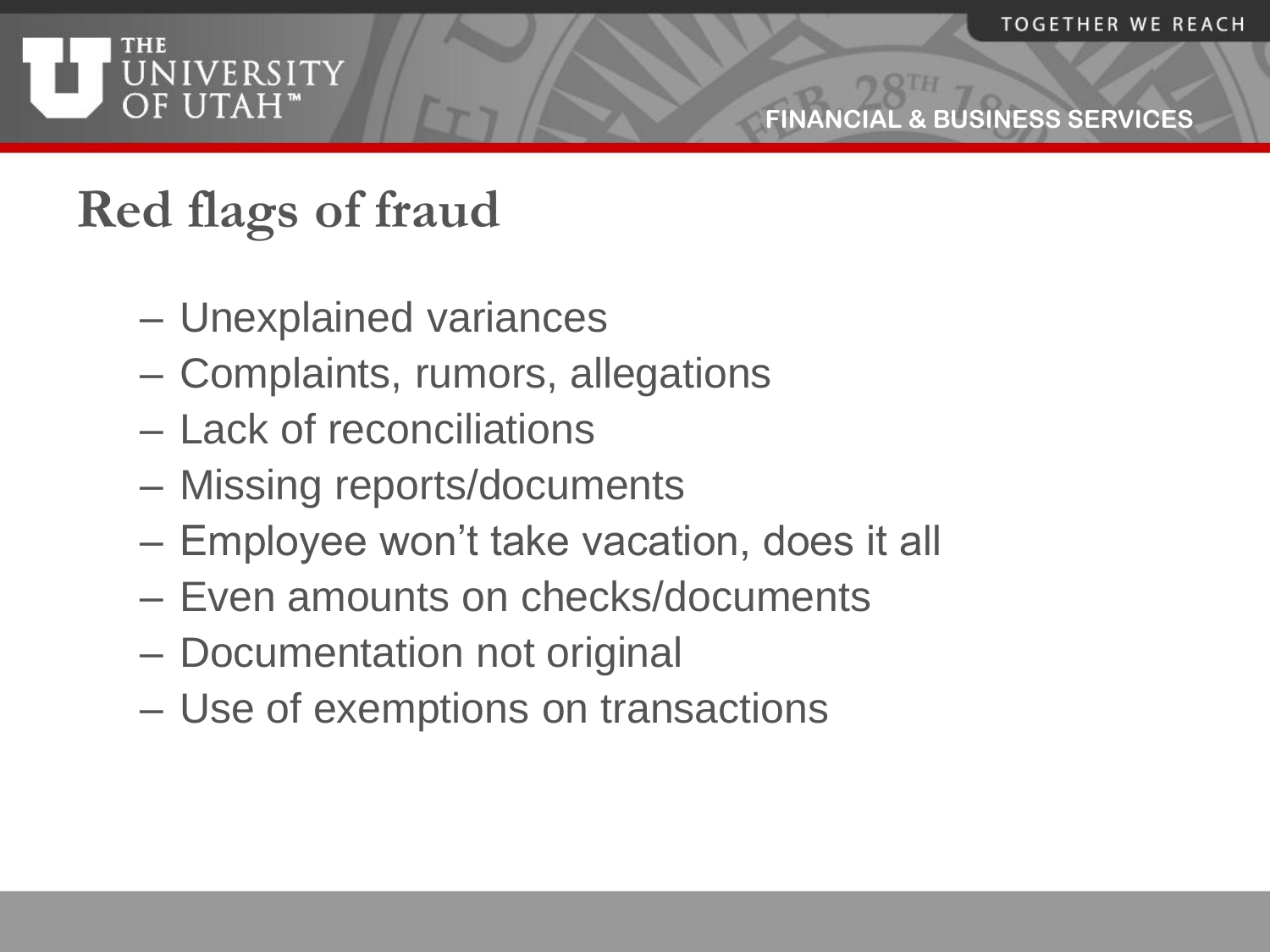

**2008 Report to the Nation on Occupational Fraud and Abuse. Copyright 2008 by the Association of Certified Fraud Examiners, Inc.**

• **Occupational fraudsters are generally firsttime offenders.** Only 7% of fraud perpetrators had prior convictions and only 12% had been previously terminated by an employer for fraudrelated conduct.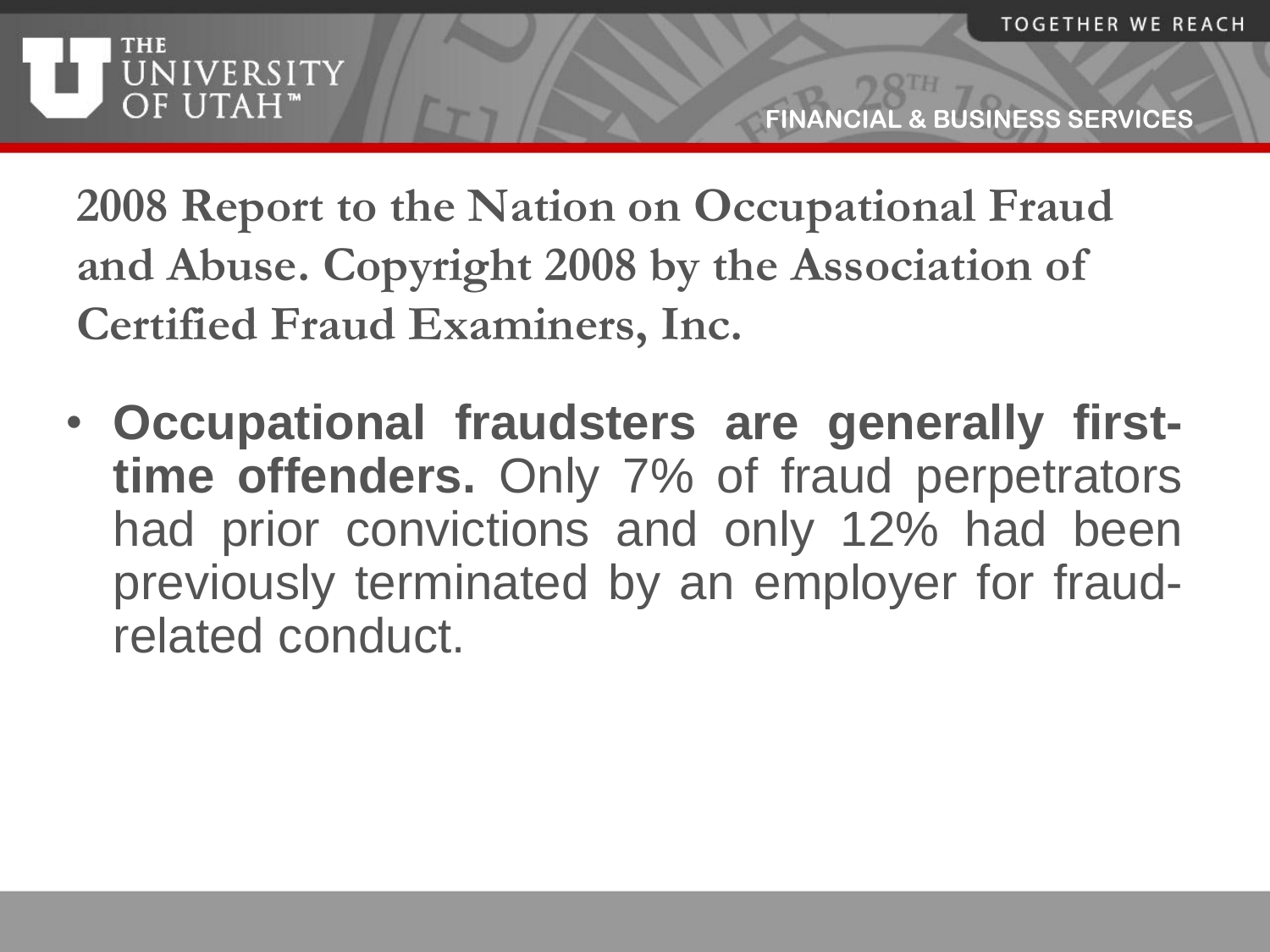

**2008 Report to the Nation on Occupational Fraud and Abuse**

Fraud perpetrators often display behavioral traits that serve as indicators of possible illegal behavior.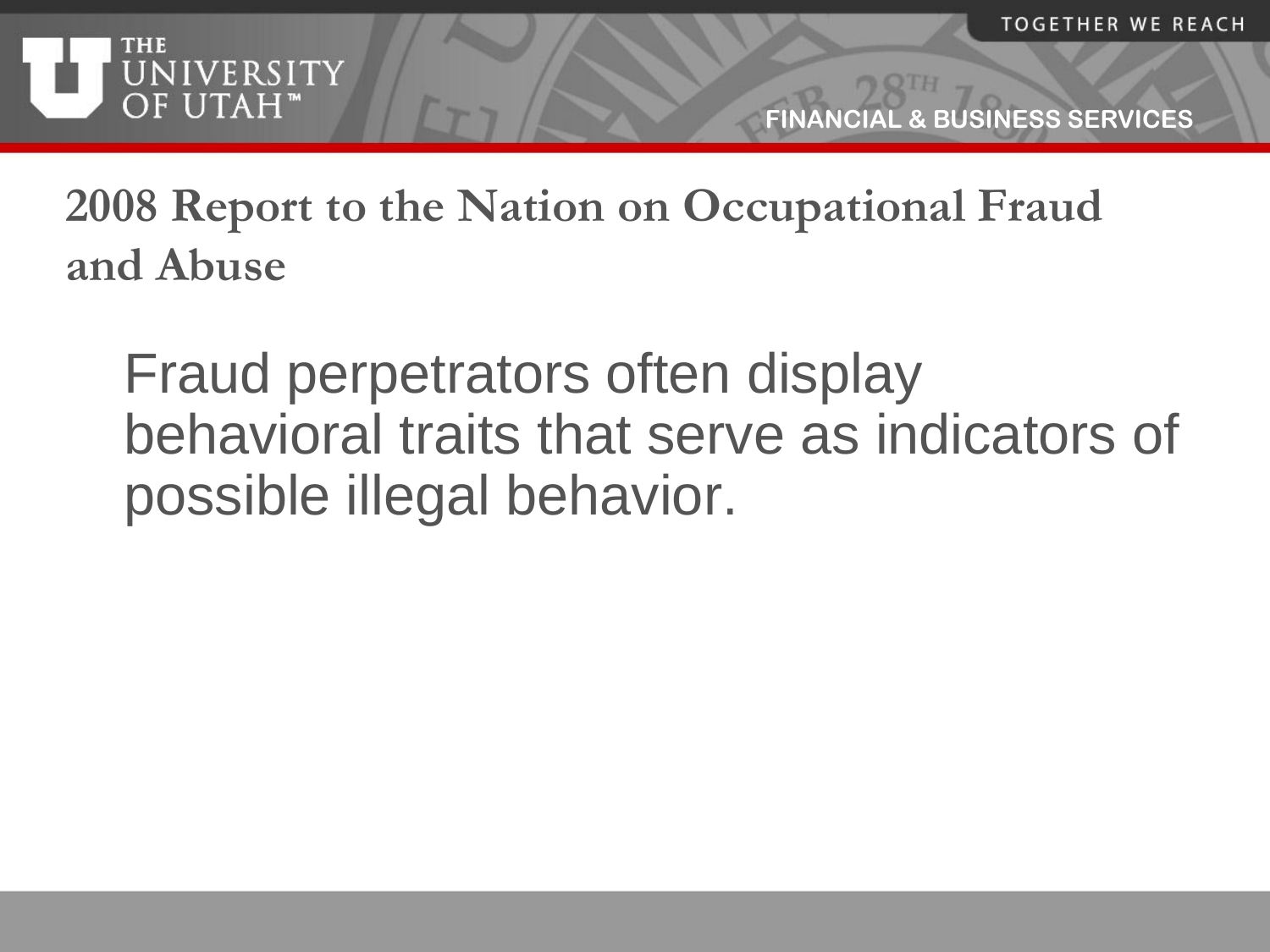

#### **2008 Report to the Nation on Occupational Fraud and Abuse**

| Median Duration of Fraud Based     |
|------------------------------------|
| <b>On Victim Organization Type</b> |

| <b>Organization Type</b>       | <b>Median Months</b><br>to Detection |
|--------------------------------|--------------------------------------|
| Government Agency              | 24                                   |
| Not-for-Profit                 | 24                                   |
| Private Company                | 24                                   |
| <b>Publicly Traded Company</b> | 18                                   |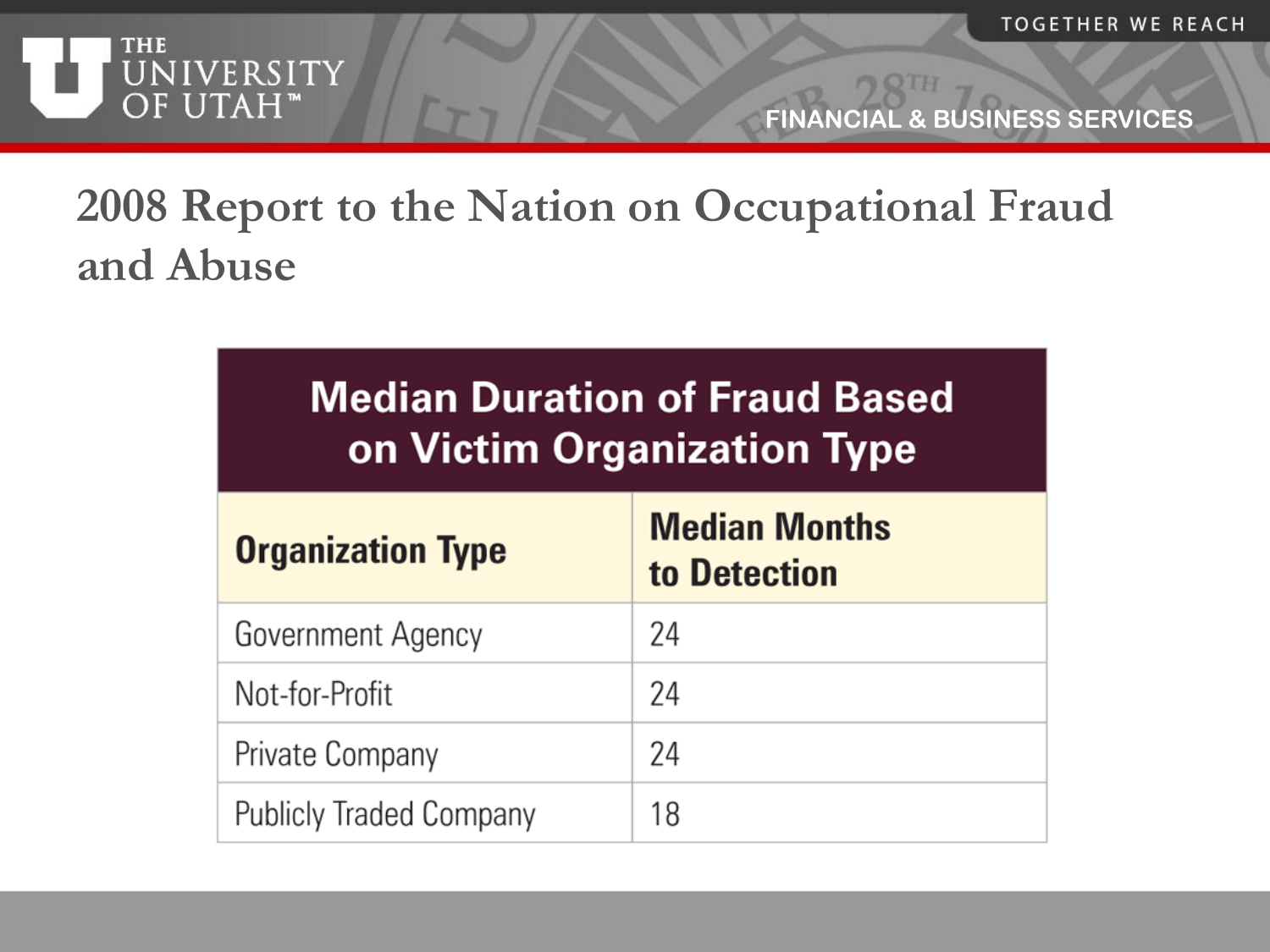

#### **2008 Report to the Nation on Occupational Fraud and Abuse - How Fraud is Detected**

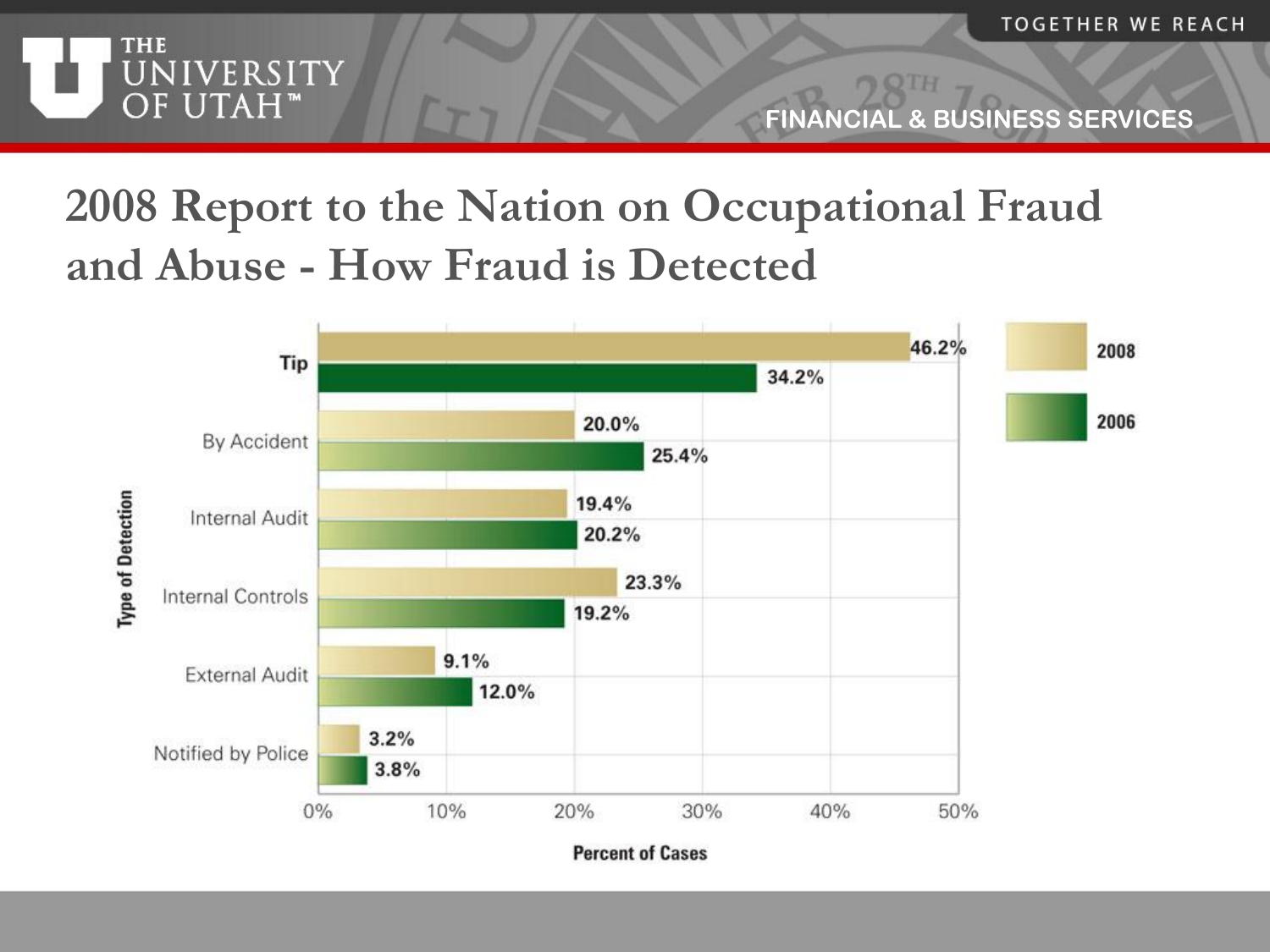

#### **2008 Report to the Nation on Occupational Fraud and Abuse Primary Internal Control Weakness Observed by CFE**

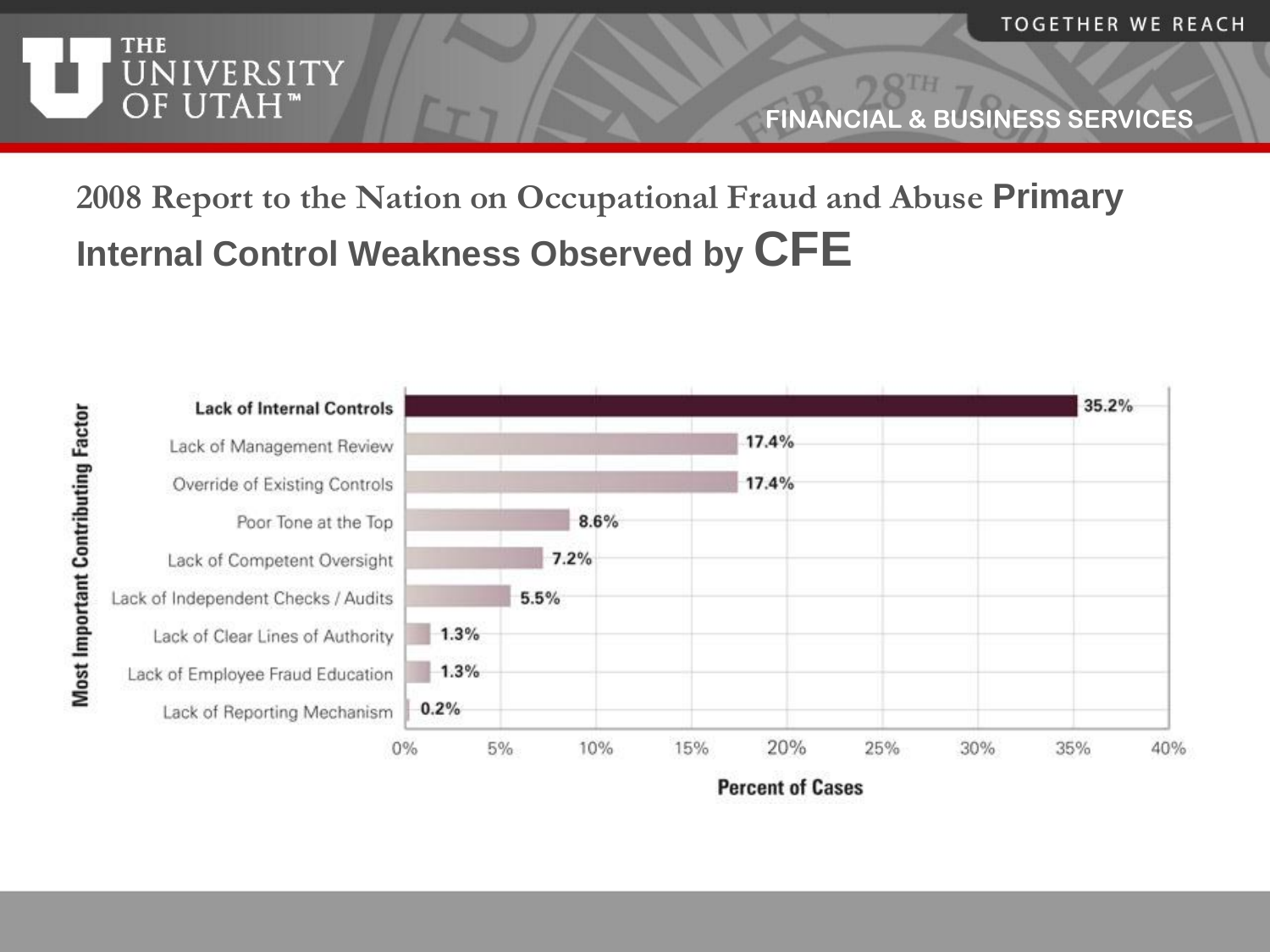



#### **2008 Report to the Nation on Occupational Fraud and Abuse Annual Income of Perpetrator — Frequency**

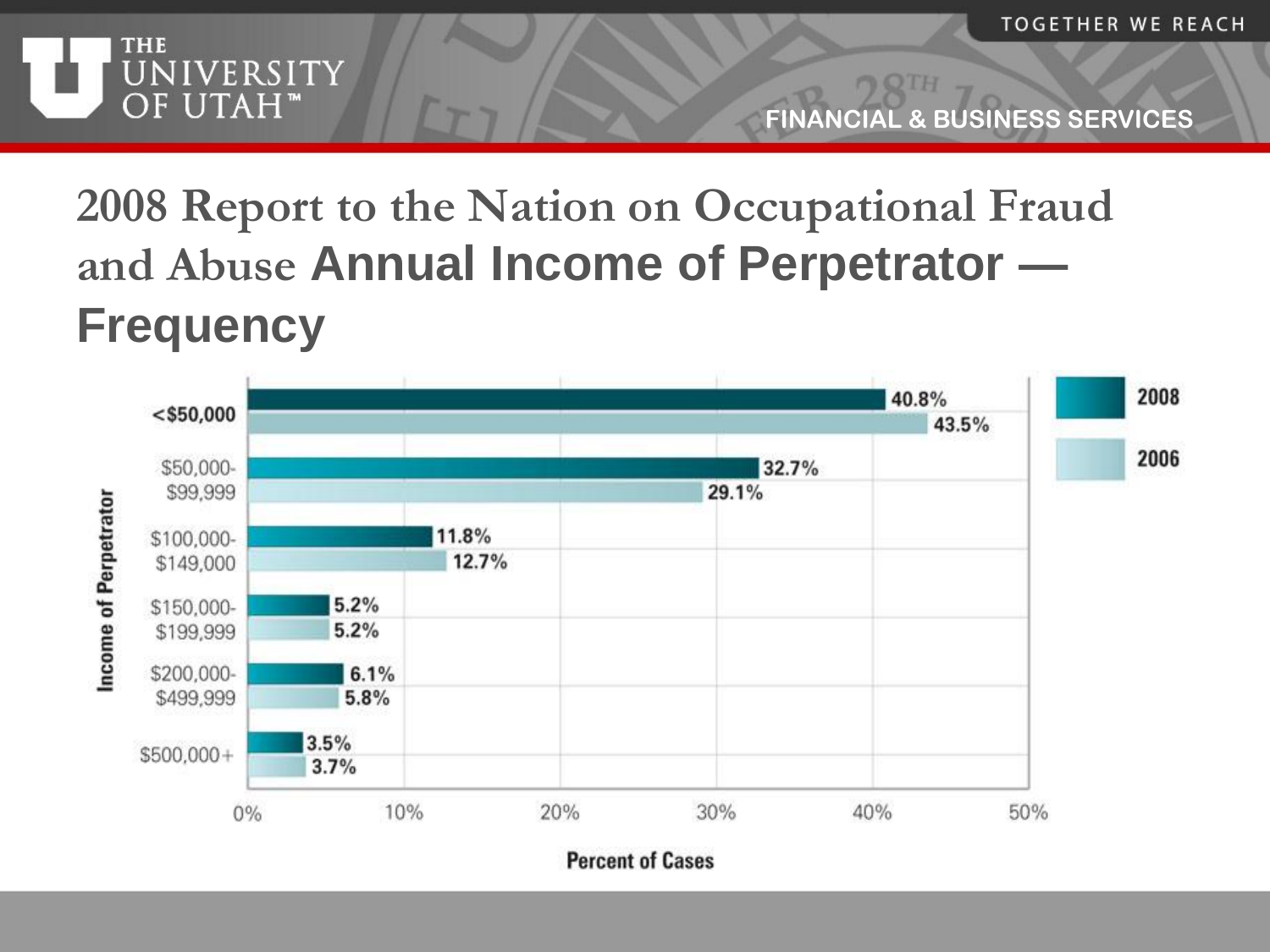

**2008 Report to the Nation on Occupational Fraud and Abuse – The Perpetrators**

**Gender of Perpetrator — Frequency**



#### **Gender of Perpetrator — Median Loss**

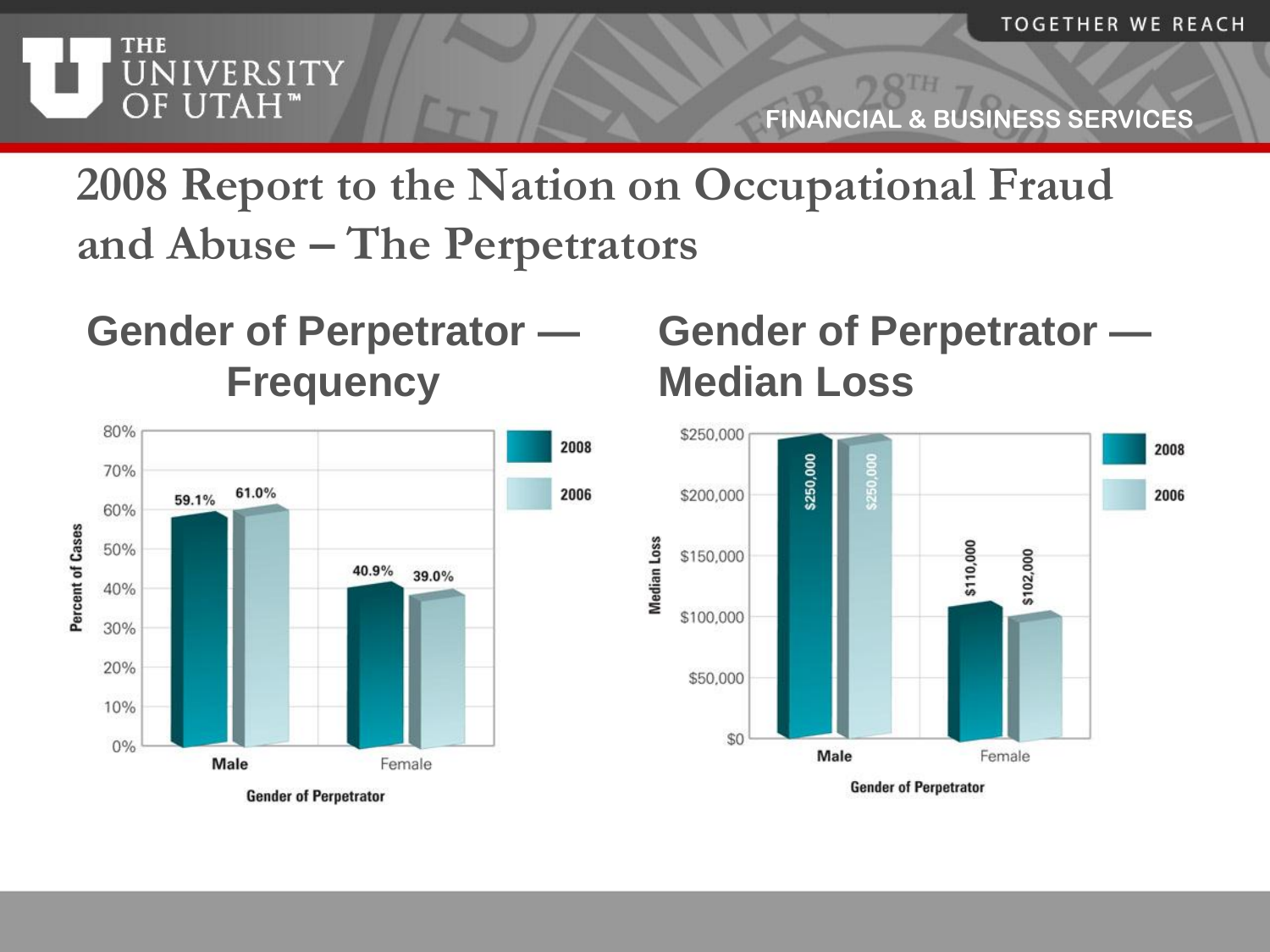

# **2008 Report to the Nation on Occupational Fraud and Abuse Education of Perpetrator —**

#### **Frequency**